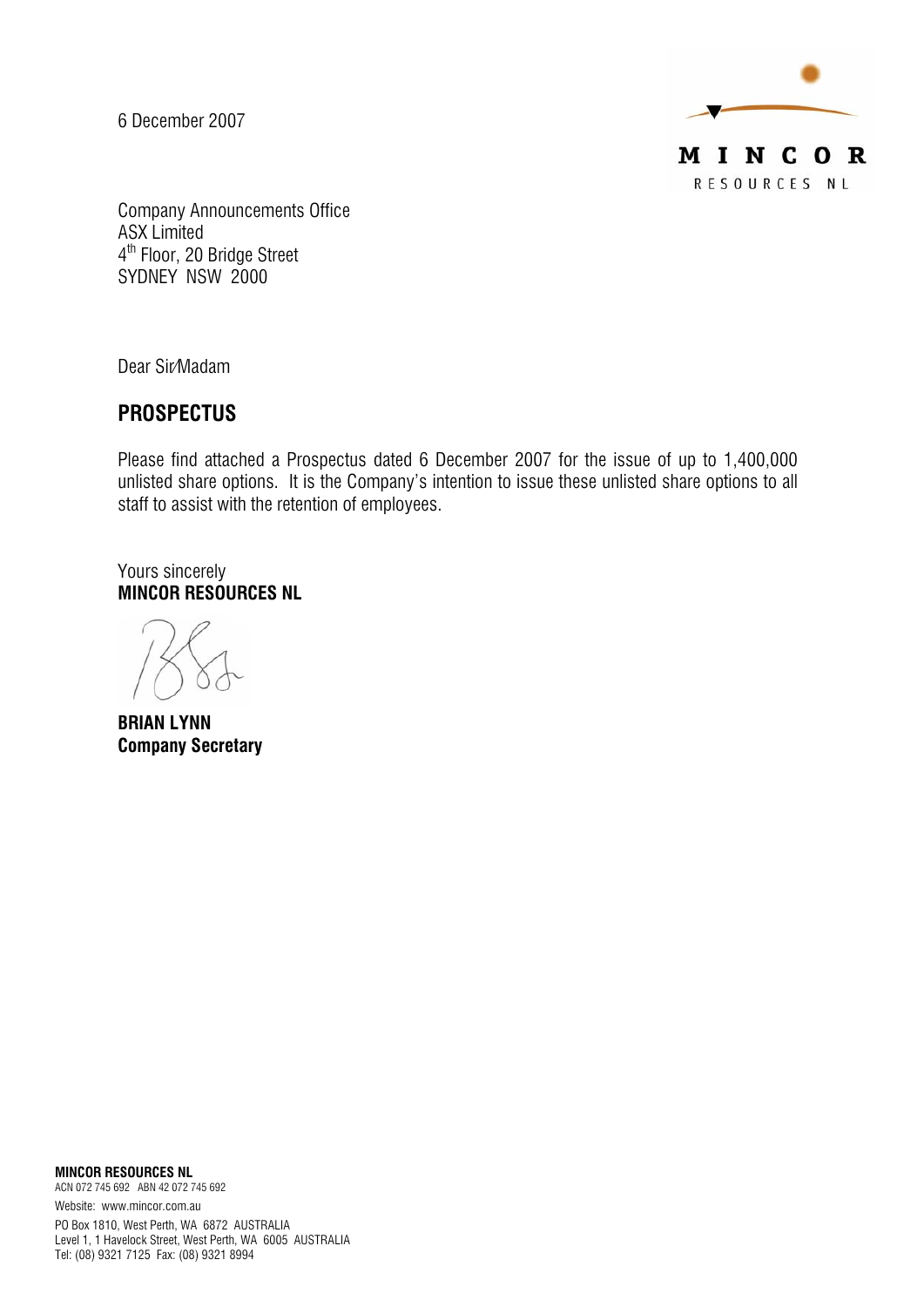# **MINCOR RESOURCES NL ABN 42 072 745 692**

# **PROSPECTUS**

**For an offer of up to 1,400,000 Options to Eligible Persons for no consideration, each Option exercisable at \$4.40 on or before 5 December 2012.** 

*This document is important and requires your immediate attention. It should be read in its entirety. If you do not understand its contents or are in doubt as to the course you should follow, you should consult your stockbroker or professional adviser.* 

The Options offered by this Prospectus are considered to be of a speculative nature.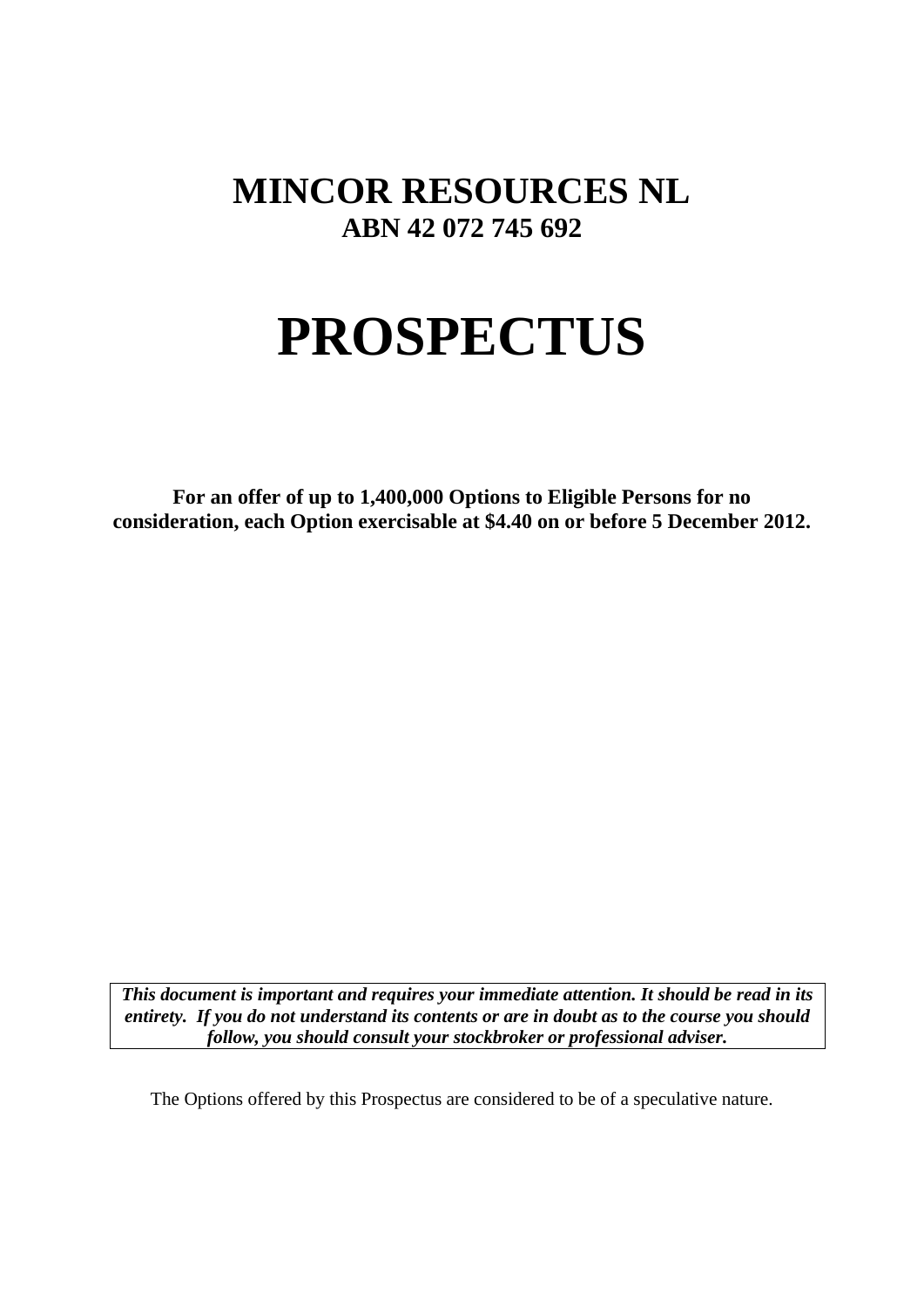### **CORPORATE DIRECTORY**

| <b>DIRECTORS</b>         | Mr David Humann (Chairman, Director)<br>Mr David Moore (Managing Director)<br>Mr Jack Gardner (Non-Executive Director)<br>Mr Ian Burston (Non-Executive Director) |
|--------------------------|-------------------------------------------------------------------------------------------------------------------------------------------------------------------|
| <b>SECRETARY</b>         | Mr Brian Lynn                                                                                                                                                     |
| <b>REGISTERED OFFICE</b> | Level 1, 1 Havelock Street<br>WEST PERTH WA 6005<br>Tel: (08) 9321 7125<br>Fax: (08) 9321 8994<br>Email: mincor@mincor.com.au                                     |
| <b>SOLICITORS</b>        | Blakiston & Crabb<br>1202 Hay Street<br>WEST PERTH WA 6005                                                                                                        |
| <b>AUDITORS</b>          | PricewaterhouseCoopers<br>QV1<br>250 St Georges Terrace<br>PERTH WA 6000                                                                                          |
| <b>SHARE REGISTRY*</b>   | Computershare Investor Services Pty Limited<br>Level 2, Reserve Bank Building<br>45 St Georges Terrace<br>PERTH WA 6000                                           |
| <b>ASX CODE</b>          | <b>MCR</b>                                                                                                                                                        |

*\* Included for information purposes only.*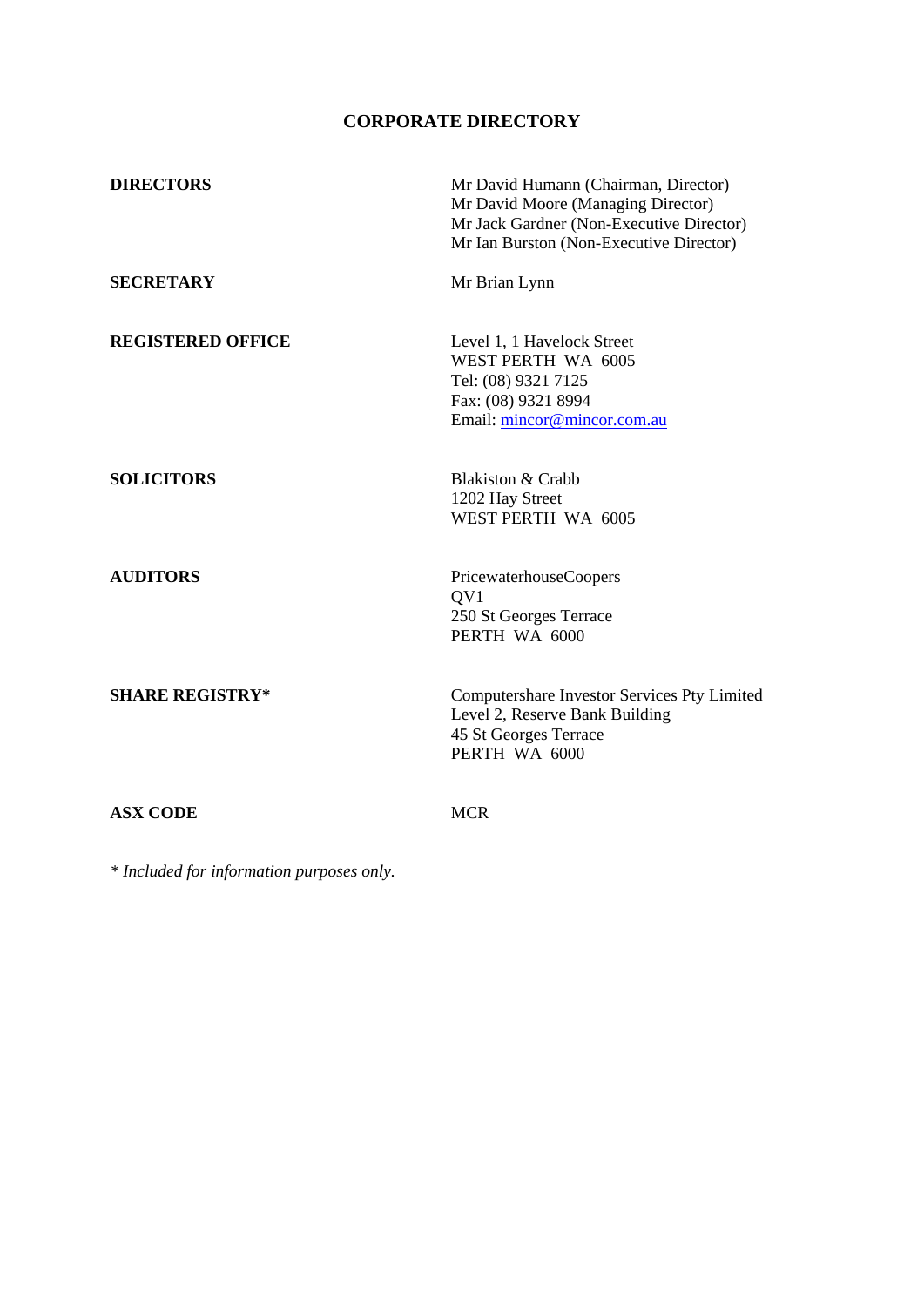#### **TABLE OF CONTENTS SECTION PAGE**

| <b>DETAILS OF THE OFFER</b><br><b>Section 1</b>                         | $\overline{\mathbf{4}}$ |
|-------------------------------------------------------------------------|-------------------------|
| <b>TAXATION CONSEQUENCES OF ACCEPTING THE OFFER</b><br><b>Section 2</b> | 6                       |
| <b>EFFECT OF THE OFFER ON THE COMPANY</b><br><b>Section 3</b>           | 7                       |
| <b>RISK FACTORS</b><br><b>Section 4</b>                                 | 9                       |
| <b>ADDITIONAL INFORMATION</b><br><b>Section 5</b>                       | 11                      |
| <b>DEFINED TERMS</b><br><b>Section 6</b>                                | 21                      |
| DIRECTORS' RESPONSIBILITY STATEMENT & CONSENT<br><b>Section 7</b>       | 22                      |

#### **Important Notes and Statements**

This Prospectus is dated 6 December 2007. A copy of this Prospectus was lodged with the ASIC on 6 December 2007. Neither the ASIC or ASX take any responsibility for the contents of this Prospectus.

No Options will be allotted or issued on the basis of this Prospectus later than 13 months after the date of issue of this Prospectus. Options issued pursuant to this Prospectus will be issued on the terms and conditions set out in this Prospectus.

An application for Options will only be accepted on the personalised Application Form accompanying this Prospectus.

#### **Key Definitions**

Throughout this Prospectus, for ease of reading, various words and phrases have been defined rather than used in full on each occasion. All defined terms are set out in Section 6 of this Prospectus.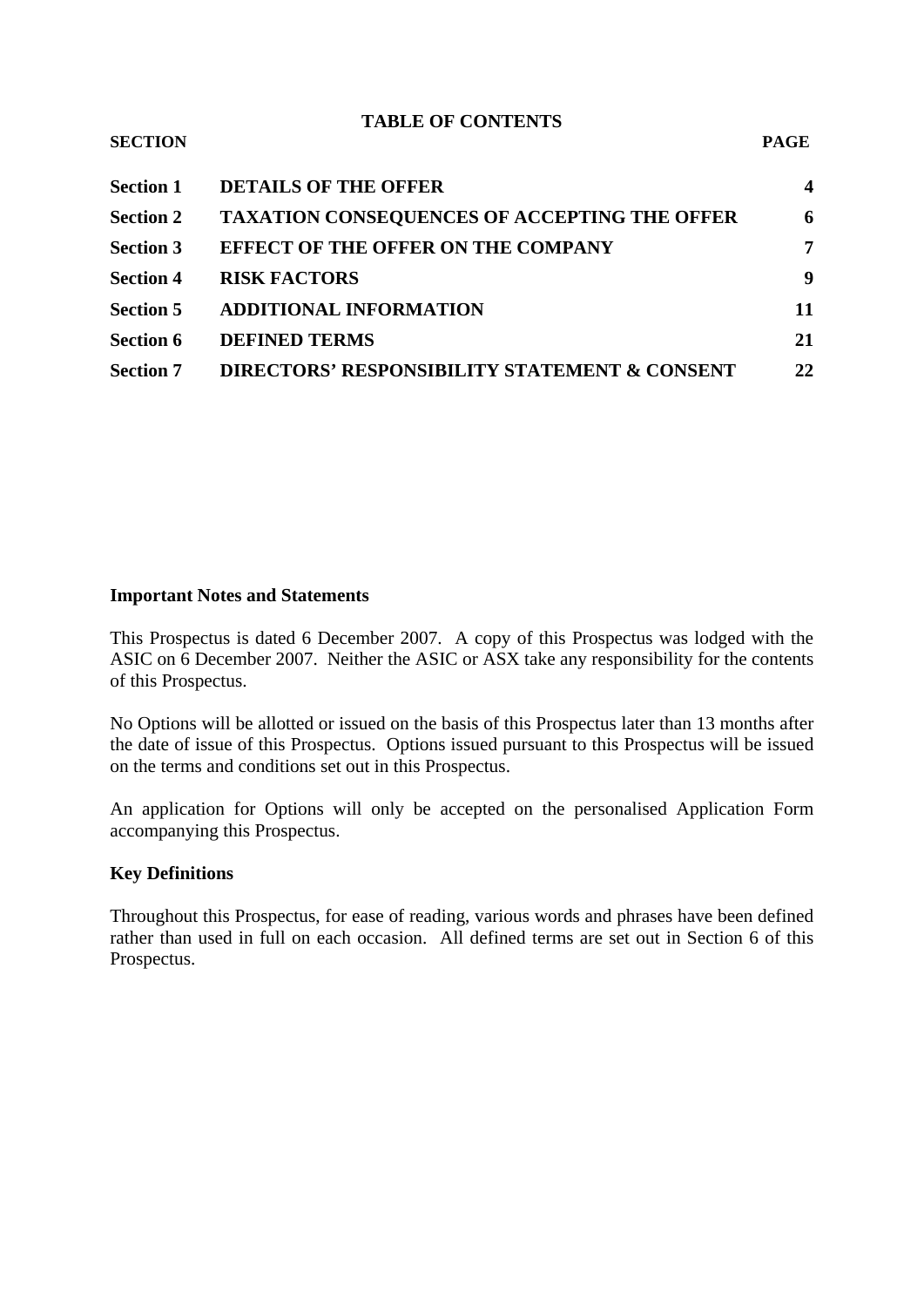#### **Section 1 DETAILS OF THE OFFER**

#### 1.1 **Description of the Offer**

This Prospectus is for an offer of up to 1,400,000 Options to Eligible Persons, each Option exercisable at \$4.40 on or before 5 December 2012. The full terms and conditions of the Options are set out in Section 5.5. **No consideration is payable by Eligible Persons for the grant of Options pursuant to this Prospectus.** 

By this Prospectus, the Company invites Eligible Persons to apply for such number of Options as have been allocated to them by the Directors in their absolute discretion (such number as noted on each Eligible Person's personalised Application Form.

The offer of Options will result in up to a maximum of 1,400,000 Options being issued which is equal to approximately 0.7% of the presently issued capital of the Company (on an undiluted basis). Each Option offered under this Prospectus is exercisable at \$4.40 and expires on 5 December 2012. The Options vest on the date which is 18 months from the date of this Prospectus, being 5 June 2009.

The purpose of the offer of Options is to recognise the ability and efforts of employees of Mincor who have contributed to the success of the Company and to provide them with an incentive to achieve the Company's long term objectives and improve the performance of the Company. The Company has an employee share option plan in place however Mincor has utilised its full capacity under that plan and accordingly, the offer under this Prospectus is not made pursuant to the Company's current employee share option plan.

To subscribe for Options, please complete the personalised EMPLOYEE OPTION APPLICATION FORM enclosed with this Prospectus. An Eligible Person may accept the whole or any lesser number of Options offered pursuant to this Prospectus or may nominate a nominee in whose favour the Eligible Person wishes to renounce the offer. The Board may, in its absolute discretion, resolve not to allow such renunciation of an offer in favour of a nominee without giving any reason for such decision. To nominate a nominee, please insert the details of the proposed nominee in the "Applicant" section of the personalised Employee Option Application Form.

#### 1.2 **Indicative Timetable**

| <b>Prospectus Lodged at ASIC</b>                                                       | 6 December 2007 |  |
|----------------------------------------------------------------------------------------|-----------------|--|
| Closing Date for acceptance and receipt of Employee<br><b>Option Application Forms</b> | 18 January 2008 |  |

**\***These dates are indicative only. The Directors reserve the right to vary the key dates without prior notice.

#### 1.3 **Market Prices of Shares on ASX**

The highest and lowest closing market sale prices of Shares on ASX during the 3 months immediately preceding the date of this Prospectus and the respective dates of those sales were \$5.10 on 31 October 2007 and \$3.37 on 6 September 2007. The latest available market sale price of Shares on ASX immediately before the date of issue of this Prospectus was \$4.30 on 5 December 2007.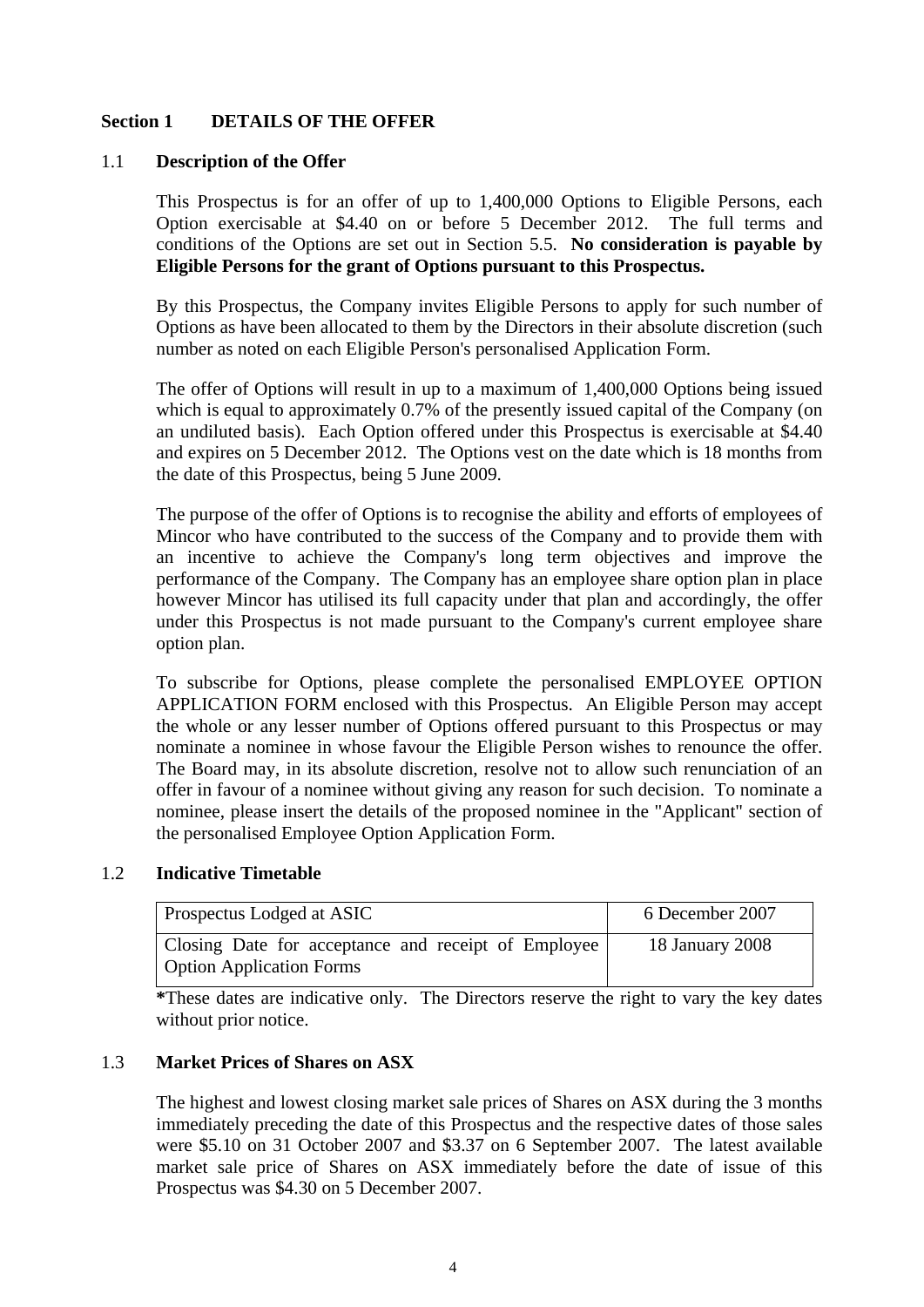The Options are unlisted.

#### 1.4 **Entitlements and Acceptance**

Only persons from whom applications are specifically invited pursuant to this Prospectus are eligible to apply for Options. The number of Options for which each person is entitled to apply is specified on the personalised Application Form accompanying this Prospectus.

Forward your completed Application Form to the Company:

| <b>By Post</b>             | <b>By Hand</b>             |
|----------------------------|----------------------------|
| <b>Company Secretary</b>   | <b>Company Secretary</b>   |
| <b>Mincor Resources NL</b> | <b>Mincor Resources NL</b> |
| $P$ O Box 1810             | Level 1, 1 Havelock Street |
| WEST PERTH WA 9872         | WEST PERTH WA 6005         |

#### 1.5 **Allotment of Options**

Options granted pursuant to this Prospectus will be granted within 10 Business Days after the Closing Date.

#### 1.6 **Quotation of Options**

The Company will not apply to ASX for official quotation of the Options, however, the Company will apply to the ASX for official quotation of the Shares allotted pursuant to the exercise of Options if the Shares are listed on the ASX at that time.

A decision by ASX to grant official quotation of the Shares issued on the exercise of any of the Options is not to be taken in any way as an indication of ASX's view as to the merits of the Company, or the Options now offered or the Shares issued on the exercise of any of the Options.

#### 1.7 **No Issue of Options after 13 months**

No Options will be allotted or issued on the basis of this Prospectus later than 13 months after the date of issue of this Prospectus.

Shares allotted or issued pursuant to the exercise of an Option may be allotted or issued later than 13 months after the date of this Prospectus and will be allotted or issued on the terms and conditions on which the Options are issued and, in any event, not more than 10 business days after the receipt of a properly executed notice of exercise of Options and application moneys in respect of the exercise of the Options.

#### 1.8 **Overseas Investors**

This Prospectus does not constitute an offer in any place where or to any person to whom it would not be lawful to make such an offer. The distribution of this Prospectus in jurisdictions outside Australia may be restricted by law and persons who come into possession of this Prospectus should seek advice on and observe any such restrictions. Any failure to comply with such restrictions may constitute a violation of applicable securities laws.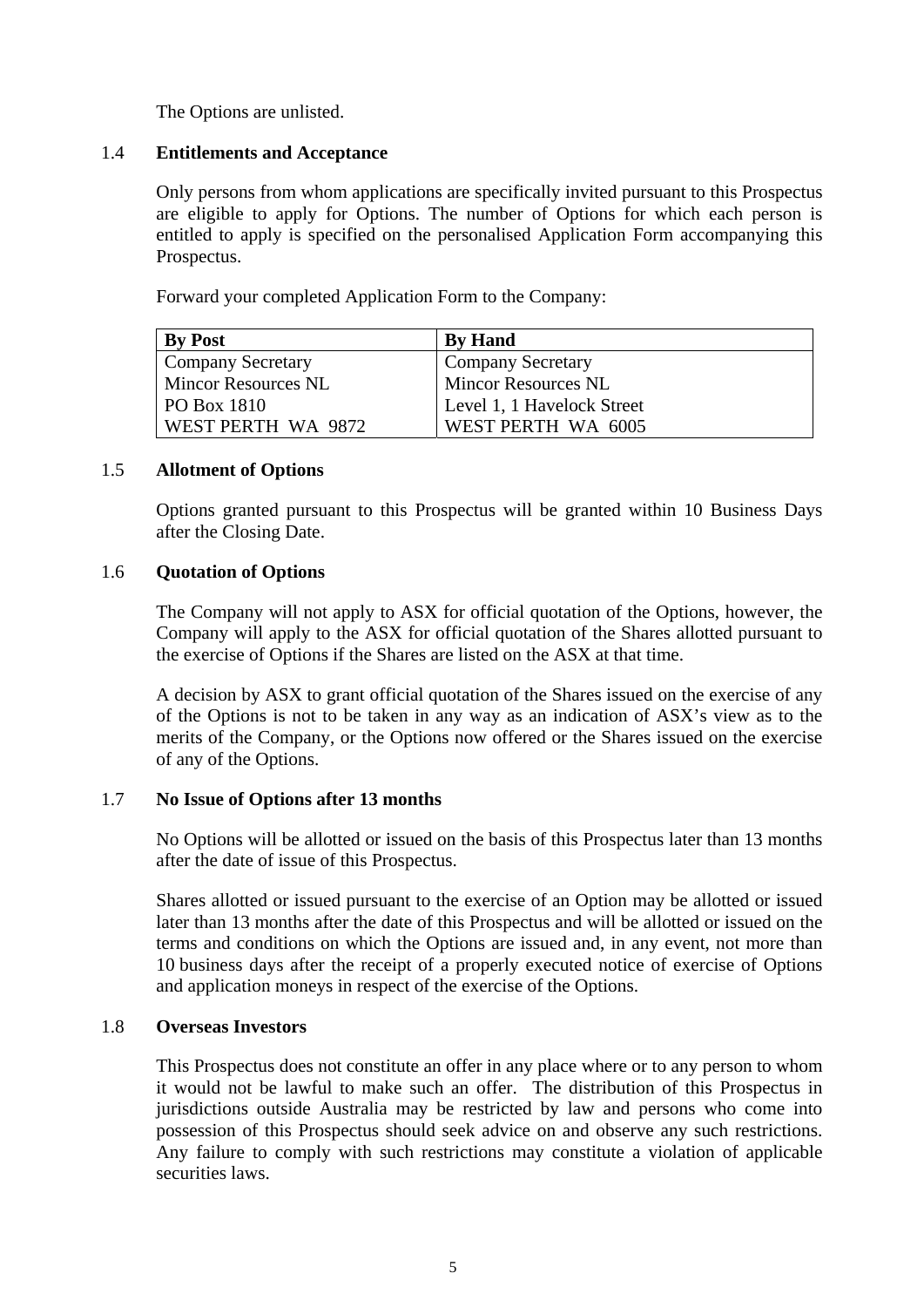#### **Section 2 TAXATION CONSEQUENCES OF ACCEPTING THE OFFER**

Because of the complexity of the existing taxation legislation and the fact that application of the legislation will be different for each Eligible Person as a result of their own personal financial situation and arrangement, Eligible Person are encouraged to seek their own taxation advice before accepting an offer to take up Options and before exercising any Options. Eligible Persons should be aware a taxation liability may arise if Options are not exercised or if the employee ceases to be employed by the Company.

*Eligible Persons should obtain independent taxation advice relevant to their particular circumstances and their participation in the offer under this Prospectus.*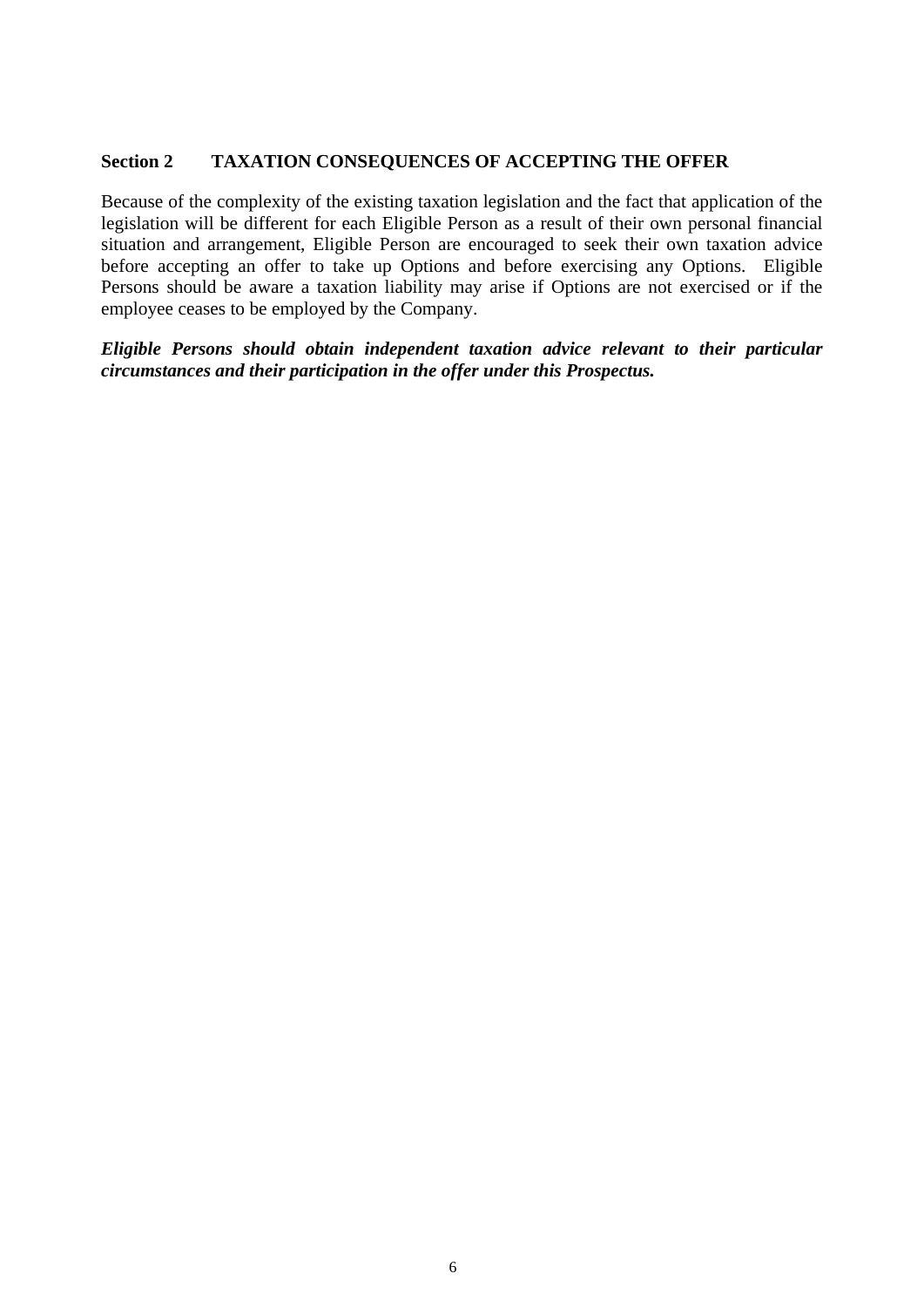#### **Section 3 EFFECT OF THE OFFER ON THE COMPANY**

#### 3.1 **Principal Effects**

If the maximum number of Options is granted, the number of options on issue will increase from 3,978,795 to 5,378,795. The total percentage of unexercised Options over issued Shares in the Company will be 2.72% of the presently issued capital.

The market price of the Company's Shares during the period of the Option will normally determine whether or not the Option holder exercises the Option. At the time any Options are exercised, and Shares issued pursuant to the exercise of the Options, the Company's Shares may be trading on the ASX at a price which is higher or lower than the exercise price of the Options.

#### 3.2 **Balance Sheet and Capital Structure**

Set out as follows is a Balance Sheet of the Company for the year ended 30 June 2007 and the proposed capital structure of the Company after the Issue:

#### **Audited 30 June 2007 Consolidated \$A'000 Unaudited Proforma Consolidated \$A'000 Current Assets** Cash and cash equivalents 169,567 169,567 Trade and other receivables 57,197 57,197 Inventory 43 43 43 Derivative financial instruments 7,529 7,529 7,529 Other financial assets 11,750 11,750 11,750 **Total Current Assets** 246,086 246,086 **Non-Current Assets** Available-for-sale financial assets 2,951 2,951 2,951 Property, plant and equipment 50,487 50,487 Exploration and evaluation expenditure  $7.485$  7.485 7.485 Derivative financial instruments 3,764 3,764 **Total Non-Current Assets** 64,687 64,687 64,687 **TOTAL ASSETS** 310,773 310,773 310,773 **Current Liabilities** Payables 41,588 41,588 41,588 Interest bearing liabilities 1971 971 971 Current tax liabilities 33,039 33,039 Provisions 1,222 1,222 Derivative financial instruments 62,208 62,208 **Total Current Liabilities** 139,028 139,028

#### **Pro-forma Balance Sheet Reflecting Proposed Issue**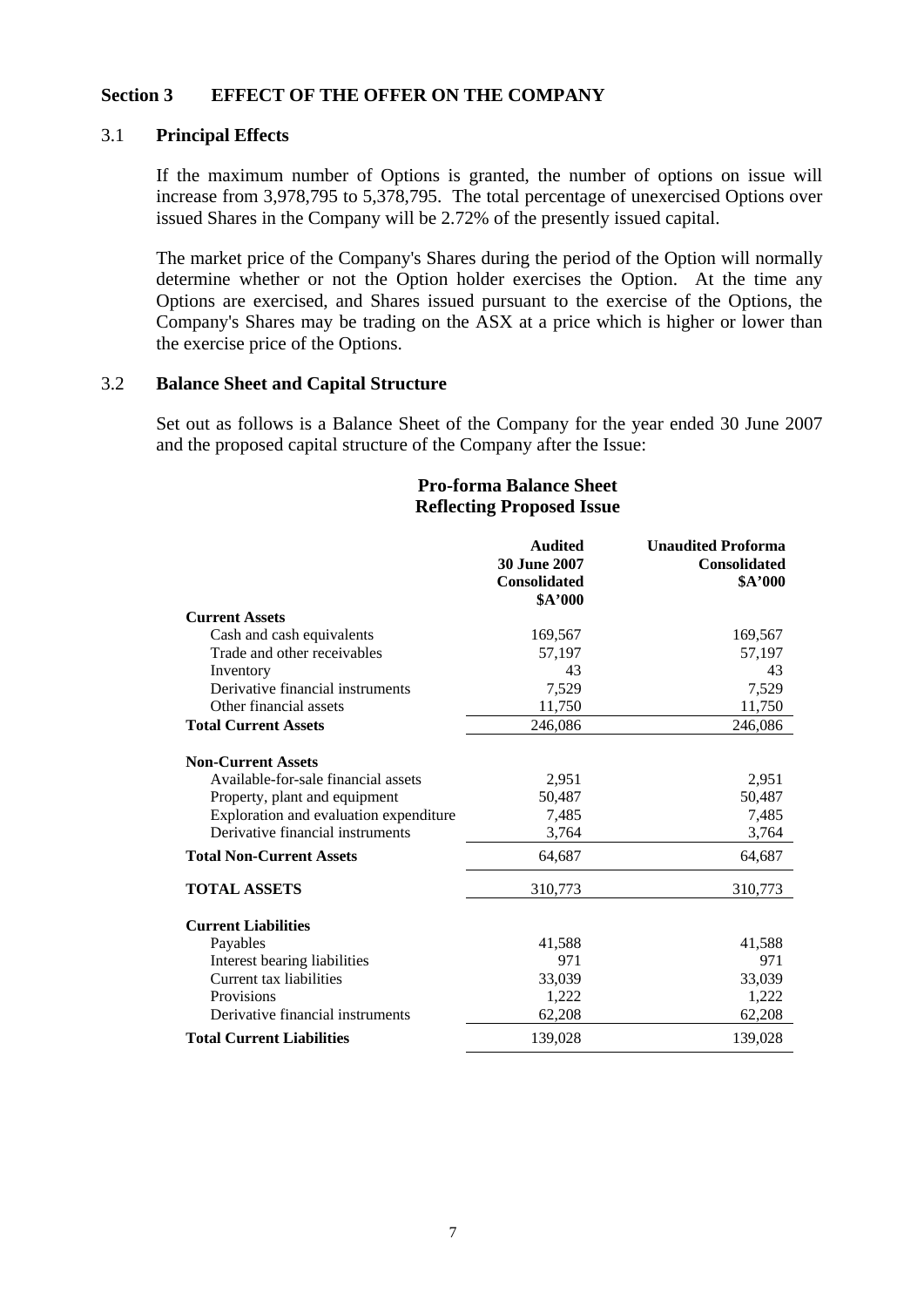| <b>Non-Current Liabilities</b>       |           |           |
|--------------------------------------|-----------|-----------|
| Interest bearing liabilities         | 2,404     | 2,404     |
| Provisions                           | 1,883     | 1,883     |
| Deferred tax liabilities             | 7.119     | 7,119     |
| Derivative financial instruments     | 10,073    | 10,073    |
| <b>Total Non-Current Liabilities</b> | 21,479    | 21,479    |
| <b>TOTAL LIABILITIES</b>             | 160,507   | 160,507   |
| <b>NET ASSETS</b>                    | 150,266   | 150,266   |
| <b>Equity</b>                        |           |           |
| Contributed equity                   | 29,481    | 29,481    |
| Reserves                             | (25, 547) | (25, 547) |
| Retained profits                     | 146,332   | 146,332   |
| <b>TOTAL EQUITY</b>                  | 150.266   | 150,266   |

The Balance Sheet is not affected by the grant of Options to Eligible Persons pursuant to this Prospectus.

# **Capital Structure of the Company**

The pro-forma capital structure of the Company following the Issue pursuant to this Prospectus is set out below:

| <b>Issued Capital</b>                                                                         | <b>Number</b> |
|-----------------------------------------------------------------------------------------------|---------------|
|                                                                                               |               |
| <b>Existing Shares</b>                                                                        | 197,683,010   |
| Existing unlisted employee options (exercisable at \$2.16 each, expiring<br>5 December 2011)  | 450,000       |
| Existing unlisted executive options (exercisable at \$1.74 each, expiring<br>19 October 2011) | 750,001       |
| Existing unlisted executive options (exercisable at \$0.85 each, expiring 8 May<br>2011)      | 2,550,794     |
| Existing unlisted employee options (exercisable at \$0.70 each, expiring<br>25 October 2010)  | 100,000       |
| Existing unlisted employee options (exercisable at \$0.84 each expiring<br>6 November 2008)   | 28,000        |
| Existing unlisted executive options (exercisable at \$4.23 each, expiring 22 July<br>2012)    | 100,000       |
| <b>Existing Issued Capital (fully diluted)</b>                                                | 201,661,805   |
| Maximum No. of Options to be granted pursuant to this Prospectus                              | 1,400,000     |
| <b>Ordinary Shares after this Issue (fully diluted)</b>                                       | 203,061,805   |

The pro-forma capital structure assumes all existing Options and those to be granted under this Prospectus are exercised.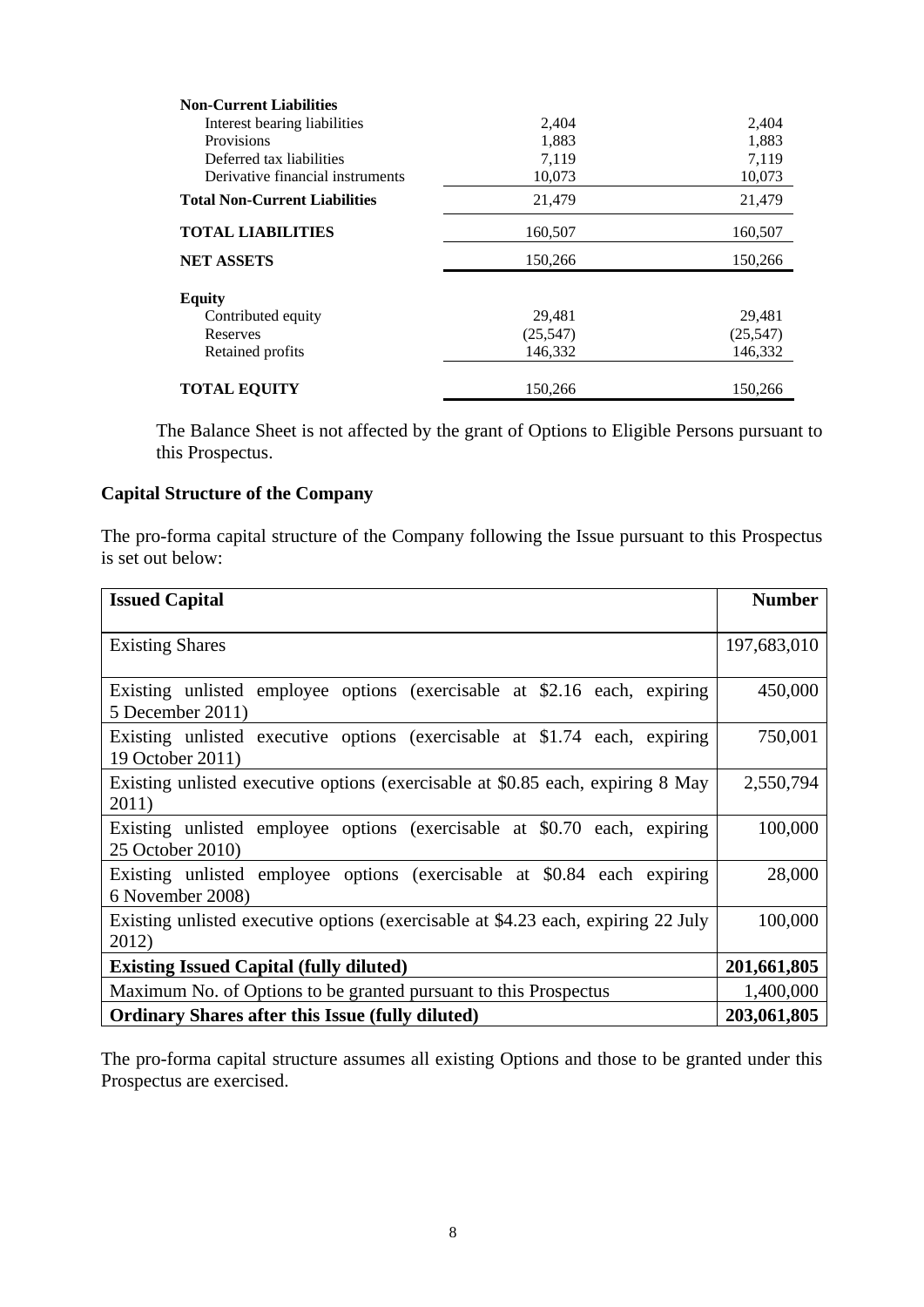#### **Section 4 RISK FACTORS**

The Options offered under this Prospectus are considered speculative. The Directors strongly recommend Eligible Persons examine the contents of this Prospectus and consult their professional advisers before deciding whether to apply for Options pursuant to this Prospectus. In addition, Eligible Persons should be aware there are risks associated with investment in the Company. There are certain general risks and certain specific risks which relate directly to the Company's business and are largely beyond the control of the Company and its Directors because of the nature of the business of the Company.

The following summary, which is not exhaustive, represents some of the major risk factors which potential investors need to be aware of:

#### 4.1 **General Risk Factors**

There are numerous widespread risks associated with investing in any form of business and with investing in the share market generally. There is also a range of specific risks associated with the Company's business and its involvement in the exploration and mining industry.

Accordingly, the future viability and profitability of the Company as an exploration and mining company will be dependent on a number of factors, including, but not limited to, the following:

- (a) commodity prices and in particular the price of nickel. Whilst the Company has implemented a hedging strategy (in accordance with industry standards) in an endeavour to protect against adverse fluctuations in commodity prices, the viability of the Company's projects will depend (among other factors) on the prices that are realised from such a hedging strategy;
- (b) currency exchange rate fluctuations;
- (c) risks inherent in exploration and mining including, among other things, successful exploration and identification of ore reserves, successful development in accordance with forecasts, satisfactory performance of mining operations and competent management;
- (d) native title rights over the area of the Company's mining tenements which may affect exploration and mining operations;
- (e) the risk of material adverse changes in government policies or Australian legislation which may affect the level of mining and exploration activities;
- (f) the strength of the equity and share markets in Australia and throughout the world;
- (g) general economic conditions in Australia and its major trading partners and, in particular, inflation rates, interest rates, commodity supply and demand factors and industrial disruptions;
- (h) environmental management issues which the Company may be required to comply with from time to time;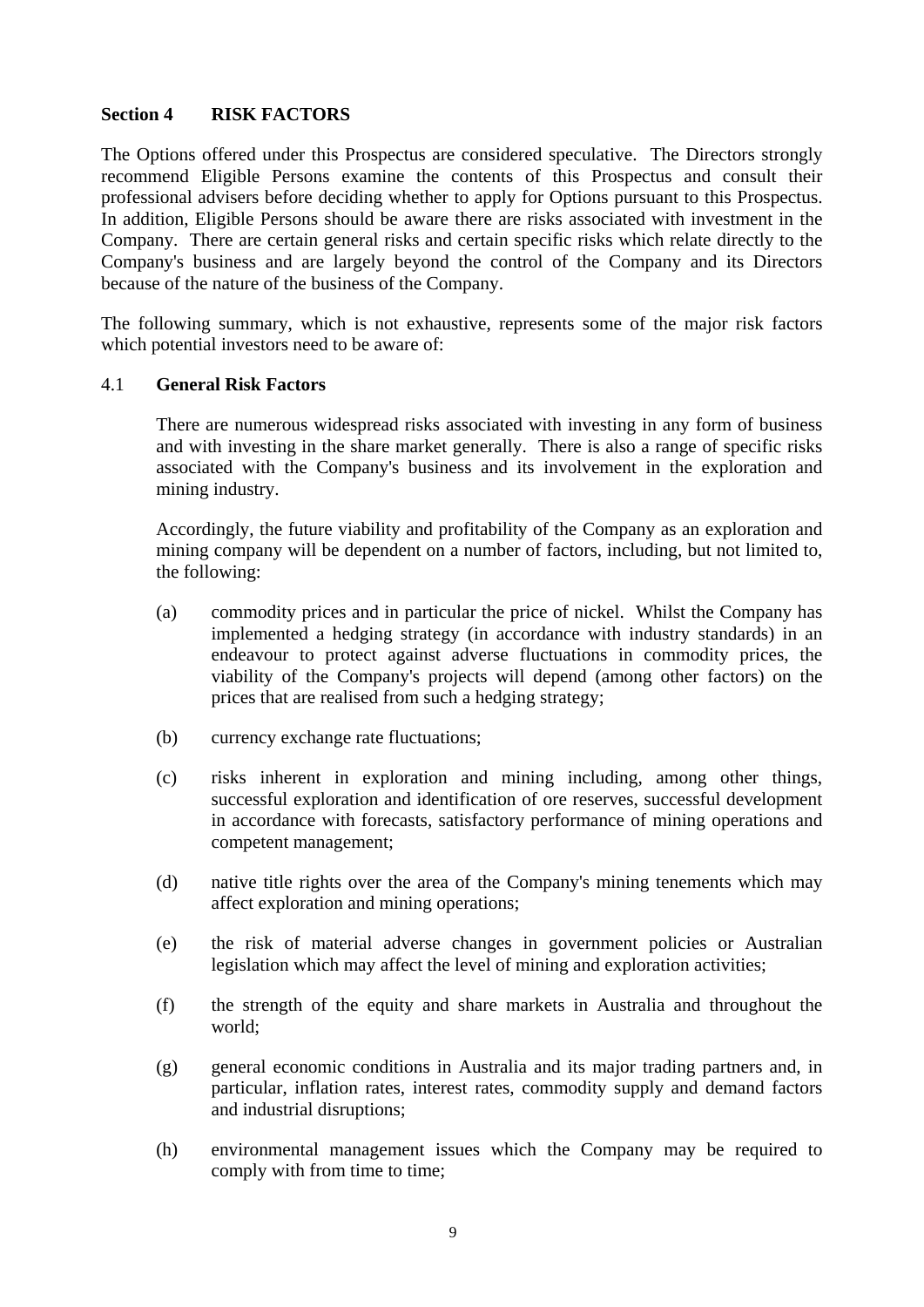- (i) poor weather conditions over a prolonged period which might adversely affect mining and exploration activities and the timing of earning revenues;
- (j) unforeseen major failures, breakdowns or repairs required to key items of mining plant and equipment resulting in significant delays, notwithstanding regular programs of repair, maintenance and upkeep;
- (k) financial failure or default by a participant in any of the joint ventures to which the Company is, or may become, a party;
- (l) insolvency or other managerial failure by any of the contractors used by the Company in its mining and exploration activities;
- (m) industrial disputation in Australia and overseas;
- (n) failure to deliver ore in correct quantity and to acceptable specifications;
- (o) failure of customers to take or pay for ore contracted; and
- (p) failure to achieve economic grades of contained metal and/or emergence of untreatable contaminants within the ore.

#### 4.2 **Speculative Nature of Investment**

The above list of risk factors ought not to be taken as exhaustive of the risks faced by the Company or by investors in the Company. The above factors, and other not specifically referred to above, may in the future materially affect the financial performance of the Company and the value of the Options offered under this Prospectus.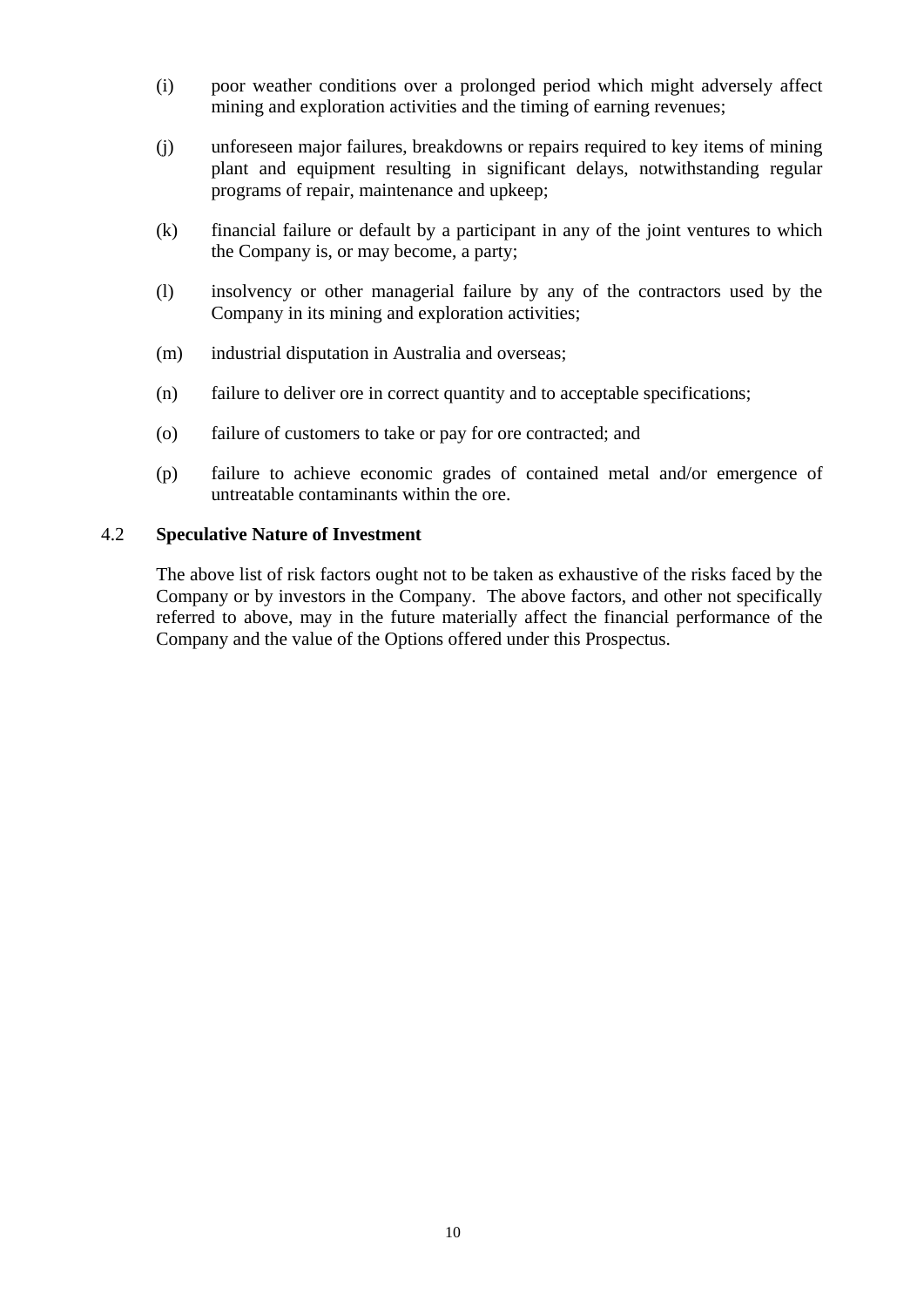#### **Section 5 ADDITIONAL INFORMATION**

#### 5.1 **Legal Framework of this Prospectus**

The Company is a "disclosing entity" under the Corporations Act and is subject to the regime of continuous disclosure and periodic reporting requirements. Specifically as a listed company, the Company is subject to the Listing Rules which require continuous disclosure to the market of any information possessed by the Company which a reasonable person would expect to have a material effect on the price or value of its Shares.

#### 5.2 **Applicability of Corporations Act**

As a "disclosing entity", the Company has issued this Prospectus in accordance with section 713 of the Corporations Act applicable to prospectuses for an offer of options to acquire securities which are quoted securities and the securities are in a class of securities or underlie a class of securities that were quoted securities at all times in the 12 months before the issue of this Prospectus.

Having taken such precautions and having made such enquiries as are reasonable, the Company believes that it has complied with the provisions of the Listing Rules as in force from time to time which apply to disclosing entities, and which require the Company to notify the ASIC of information available to the stock market conducted by the ASX, throughout the 12 months before the issue of this Prospectus.

The ASX maintains files containing publicly disclosed information about all listed companies. The Company's file is available for inspection at the ASX in Perth during normal working hours. In addition, copies of documents lodged by, or in relation to, the Company with the ASIC may be obtained from, or inspected at, any regional office of the ASIC.

The Shares underlying the Options to be granted under this Prospectus are in a class of shares that were quoted on the stock market of the ASX at all times in the 12 months before the issue of this Prospectus.

#### 5.3 **Information Available to Shareholders**

The Company will provide a copy of each of the following documents, without charge, to any person on request prior to the Closing Date:

- (a) the annual financial report for the year ended 30 June 2007 (being the last annual financial report lodged with the ASIC in relation to the Company before the issue of this Prospectus); and
- (b) continuous disclosure notices given during the period starting after the lodgement with the ASIC of the annual financial report referred to in (a) above and ending before the issue of the Prospectus being the following documents: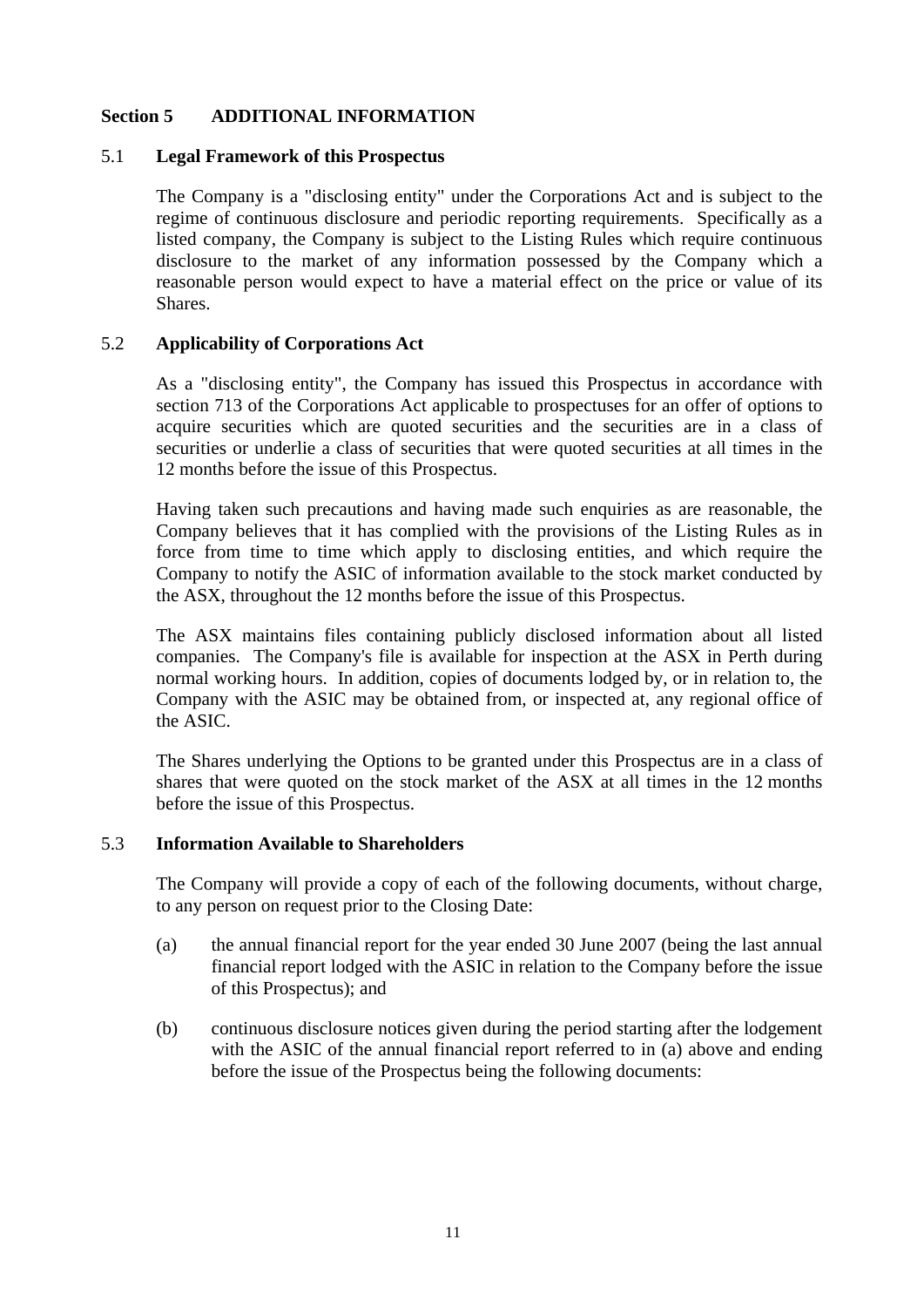| Date       | <b>Description of Announcement</b>                    |
|------------|-------------------------------------------------------|
| 20/11/2007 | Mincor to Acquire Major Kambalda Land Package         |
| 16/11/2007 | Appendix 3B                                           |
| 13/11/2007 | Managing Director's AGM Presentation                  |
| 12/11/2007 | Results of the Mincor AGM 2007                        |
| 12/11/2007 | Mincor AGM 2007 – Chairman's Address                  |
| 07/11/2007 | Mincor Approves \$23 million McMahon Mine Development |
| 01/11/2007 | GMR: Mincor and Golden Rim JV Fiji Significant New    |
|            | <b>Results</b>                                        |
| 30/10/2007 | <b>Quarterly Activities Report</b>                    |
| 26/10/2007 | Appendix 3B                                           |
| 09/10/2007 | Mincor Intersects Widespread Copper Mineralisation    |
| 05/10/2007 | AGM Notice of Meeting and Proxy Form                  |

#### 5.4 **Rights Attaching to Shares**

The Shares to be issued pursuant to the exercise of Options will rank equally in all respects with existing Shares in the Company. Full details of the rights attaching to the Company's Shares are set out in its Constitution, a copy of which can be inspected at the Company's registered office.

The following is a summary of the rights which attach to the Company's existing Shares and which will attach to the Shares issued as a result of the exercise of the Options.

- (a) Voting Rights
	- (i) Subject to paragraph (ii) of this clause, the Listing Rules and any rights or restrictions for the time being attached to any class or classes of shares at general meetings of shareholders or classes of shareholders:
		- A. each shareholder entitled to vote may vote in person or by proxy, attorney or representative;
		- B. on a show of hands, every person present who is a shareholder or a proxy, attorney or representative of a shareholder has one vote; and
		- C. on a poll, every person present who is a shareholder or a proxy, attorney or representative of a shareholder shall, in respect of each fully paid share held by him, or in respect of which he is appointed a proxy, attorney or representative, have one vote for the share, but in respect of partly paid shares, shall have a fraction of a vote for each partly paid share. The fraction shall be equivalent to the proportion which the amount paid (not credited) is of the total amounts paid and payable, excluding amounts credited, provided that amounts paid in advance of a call are ignored when calculating a true proportion.
	- (ii) In the event of a breach of the Listing Rules related to restricted securities or of any escrow agreement entered into by the Company under the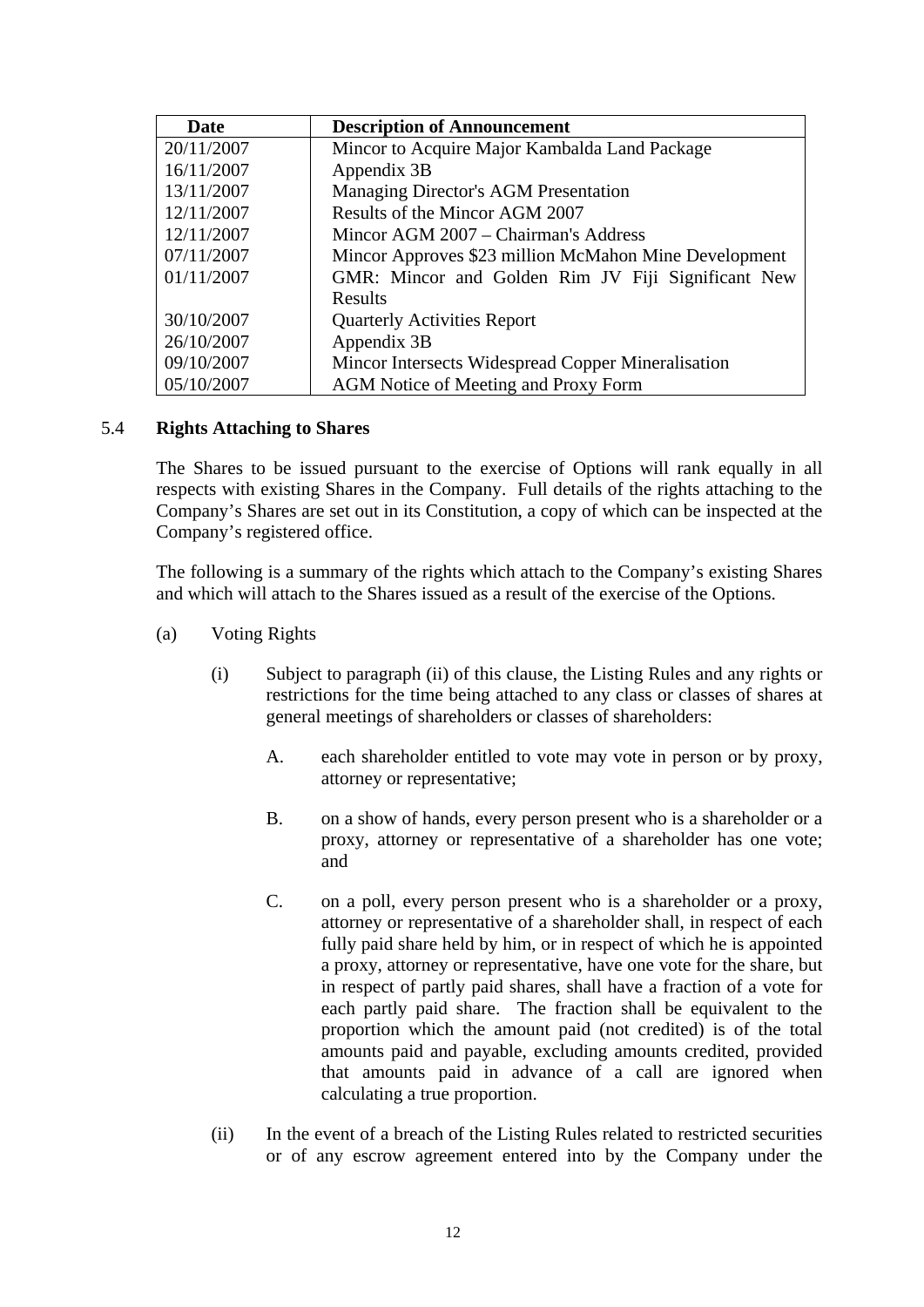Listing Rules in relation to any Shares which are classified under the Listing Rules or by the ASX as restricted securities, the member holding the shares in question shall cease to be entitled to any voting rights in respect of those Shares for so long as the breach subsists.

(b) Dividend Rights

The Directors may from time to time declare a dividend to be paid to the shareholders entitled to the dividend. The dividend as declared shall (subject to the provision in the constitution relating to restriction agreements, the rights of any preference shareholders and to the right of the holders of any shares created or raised under any special arrangement as to dividend) be payable on all Shares in accordance with the Corporations Act.

#### (c) Rights on Winding Up

If the Company is wound up, the liquidator may, with the authority of a special resolution, divide among the shareholders in kind the whole or any part of the property of the Company, and may for that purpose set such value as he considers fair upon any property to be so divided, and may determine how the division is to be carried out as between the shareholders or different classes of shareholders.

The liquidator may, with the authority of a special resolution, vest the whole or any part of any such property in trustees upon such trusts for the benefit of the contributories as the liquidator thinks fit, but so that no shareholder is compelled to accept any shares or other securities in respect of which there is any liability.

Subject to the rights of shareholders (if any) entitled to shares with special rights in a winding-up all moneys and property that are to be distributed among shareholders on a winding-up, shall be so distributed in proportion to the shares held by them respectively, irrespective of the amount paid-up or credited as paid up on the shares.

(d) Transfer of Shares

Subject to the constitution of the Company, a shareholder may transfer all or any of the shareholder's shares by market transfer in accordance with any computerised or electronic systems established or recognised by the Listing Rules or the Corporations Act for the purpose of facilitating dealings in shares, including a transfer that may be effected pursuant to the SCH Business Rules or other electronic transfer process or any instrument in writing in any usual or common form or in any other form that the Directors approve.

The Directors may decline to register any transfer of Shares (other than a market transfer) where the Listing Rules permit the Company to do so, the Listing Rules require the Company to do so or the transfer is in breach of the Listing Rules or any escrow agreement relating to restricted securities entered into by the Company under the Listing Rules. The Company must not prevent, delay or interfere with the registration of a transfer of Shares or divest or disenfranchise the rights of a shareholder in a manner which is contrary to the provisions of any of the Listing Rules or the SCH Business Rules.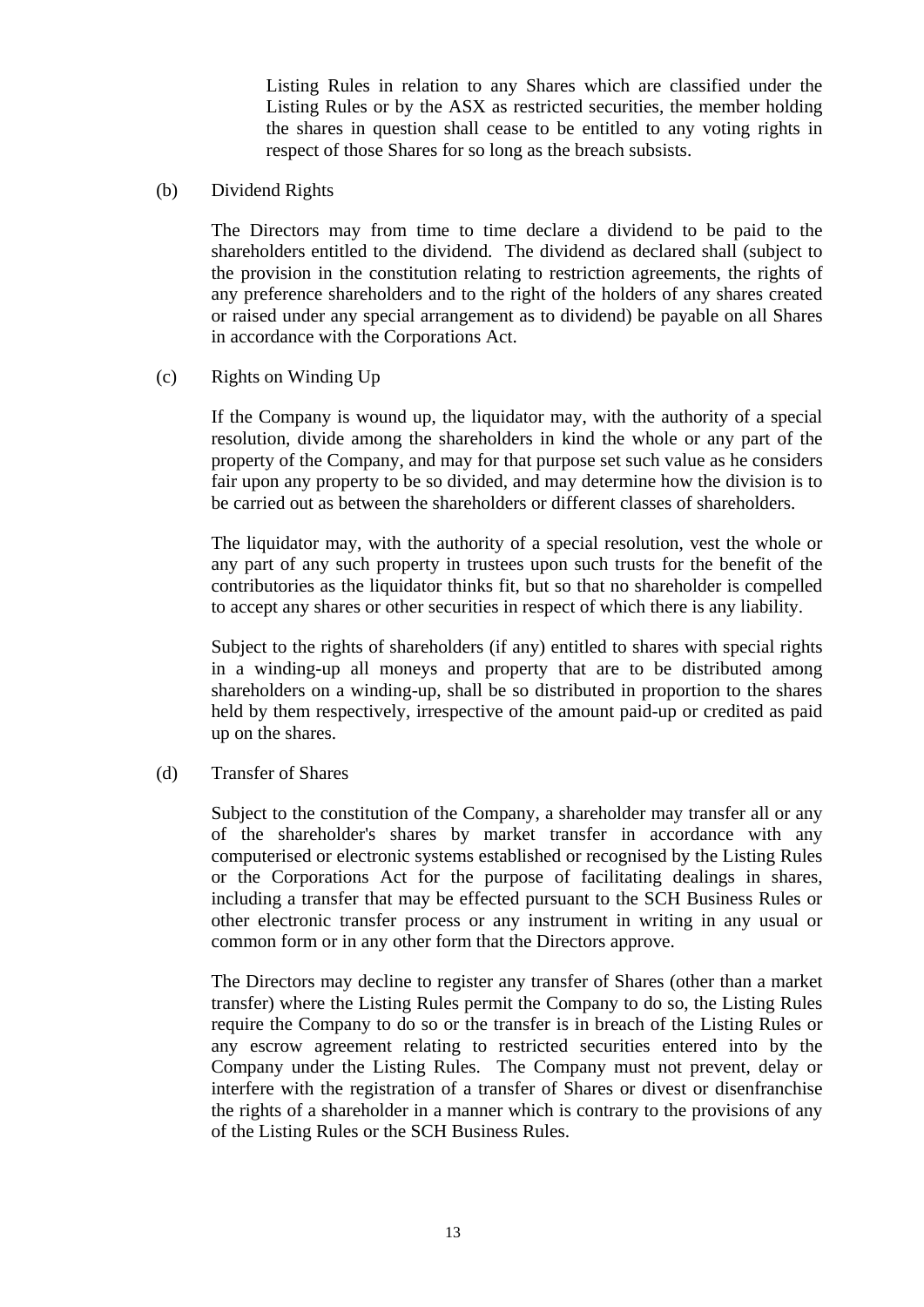#### (e) Future Increases of Capital

Subject to the Corporations Act, the Listing Rules and the constitution of the Company, the Directors may at any time and from time to time issue such number of shares or shares of a named class or classes (being either an existing class or a new class) and with such preferred, deferred or other special rights or otherwise and whether with regard to dividend, return of capital or otherwise and whether as preference shares that are or at the option of the Company are liable to be redeemed, as the Directors in their absolute discretion determine.

(f) Class of Shares

If at any time the share capital of the Company is divided into different classes of shares, the rights attached to any class (unless otherwise provided by the terms of the issue of the shares of that class) may be varied, whether or not the Company is being wound up, with the consent in writing of the holders of three quarters of the issued shares of that class, or if authorised by a special resolution passes at a separate meeting of the holders of the shares of that class. Any variation of rights under this clause shall be subject to the Corporations Act. The provisions of the Company's constitution relating to general meetings shall apply so far as they are capable of application and with necessary alterations to every such separate meeting except that a quorum is constituted by two persons who together hold or represent by proxy one-third of the issued shares of the class.

#### 5.5 **Terms and Conditions of Options**

- (a) Each Option entitles the holder to subscribe for one share upon payment of \$4.40 per Option.
- (b) The Options shall lapse at 5.00pm Perth time on 5 December 2012.
- (c) The Options are only exercisable from 5 June 2009.
- (d) Notwithstanding paragraph (c), all Options may be exercised:
	- (i) during a Bid Period; or
	- (ii) at any time after a Change of Control Event has occurred; or
	- (iii) on an application under section 411 of the Corporations Act, if a court orders a meeting to be held concerning a proposed compromise or arrangement for the purposes of or in connection with a scheme for the reconstruction of the Company or its amalgamation with any other company.
- (e) Options not exercised on or before the expiry date will automatically lapse.
- (f) Options may only be exercised by notice in writing to the Board delivered to the registered office of the Company. The notice must specify the number of Options being exercised and must be accompanied by:
	- (i) the exercise price for the number of Options specified in the notice; and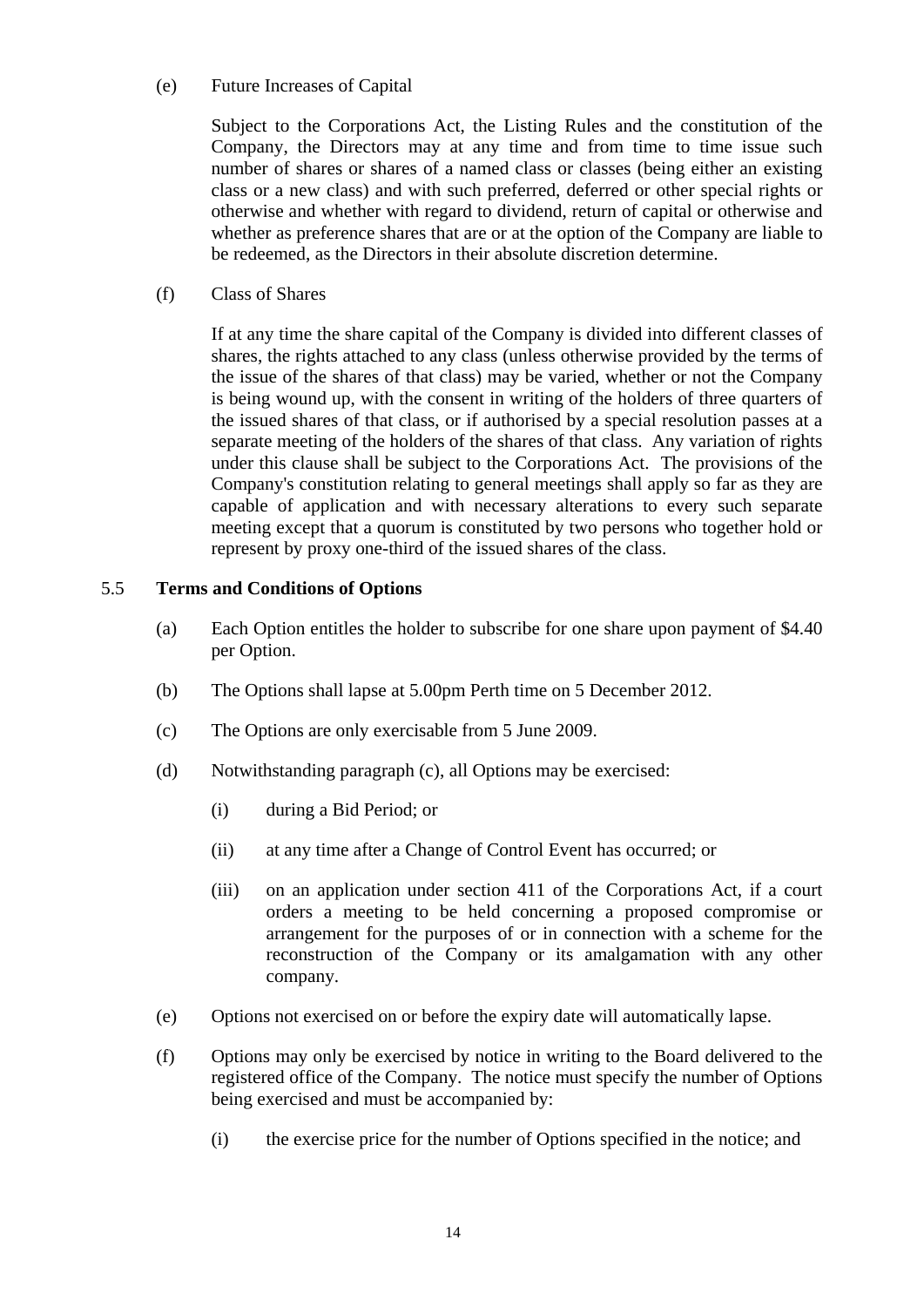(ii) the certificate for those Options, for cancellation by the Company.

The notice is only effective (and only becomes effective) when the Company has received value for the full amount of the exercise price (for example, if the exercise price is paid by cheque, by clearance of that cheque).

- (g) Subject to paragraph (e), within 10 Business Days after the notice referred to in paragraph (f) becoming effective, the Board must:
	- (i) allot and issue the number of shares specified in the notice to the holder;
	- (ii) cancel the certificate for the Options being exercised; and
	- (iii) if applicable, issue a new certificate for any remaining Options covered by the certificate accompanying the notice.
- (h) All Shares allotted upon exercise of Options rank pari-passu in all respects with Shares previously issued and, in particular, entitle the holders to participate fully in:
	- (i) dividends declared by the Company after the date of allotment; and
	- (ii) all issues of securities made or offered pro rata to holders of Shares.
- (i) If at any time an Eligible Person ceases to be an Eligible Person for any reason other than Retirement, Permanent Disability, Redundancy or death, all Options held by such Eligible Person, or if appropriate, his or her permitted nominee, will automatically lapse on the date of cessation (unless otherwise determined by the Board, such determination to be made within 3 months of the cessation).

If at any time an Eligible Person ceases to be an Eligible Person by reason of Retirement, Permanent Disability, Redundancy or death, such cessation will have no effect on the terms and conditions of the Options held by such Eligible Person.

A certificate signed by the company secretary of the Company stating that a person ceased for any reason to be an Eligible Person shall (in the absence of manifest error) be conclusive, both as to such occurrence and the date of such occurrence.

If at any time prior to the expiry date of the Options a holder dies, the deceased holder's legal personal representative may:

- (i) elect to be registered as the new holder of the deceased holder's Options;
- (ii) whether or not he becomes so registered, exercise those Options as if he were the holder of them in accordance with these terms; and
- (iii) if the deceased holder had already given the Company a notice of exercise of his or her Options, pay the exercise price in respect of those Options.
- (j) Holders may only participate in new issues of securities to holders of Shares if an Option has been exercised and Shares allotted in respect of the Options before the record date for determining entitlements to the issue. The Company must give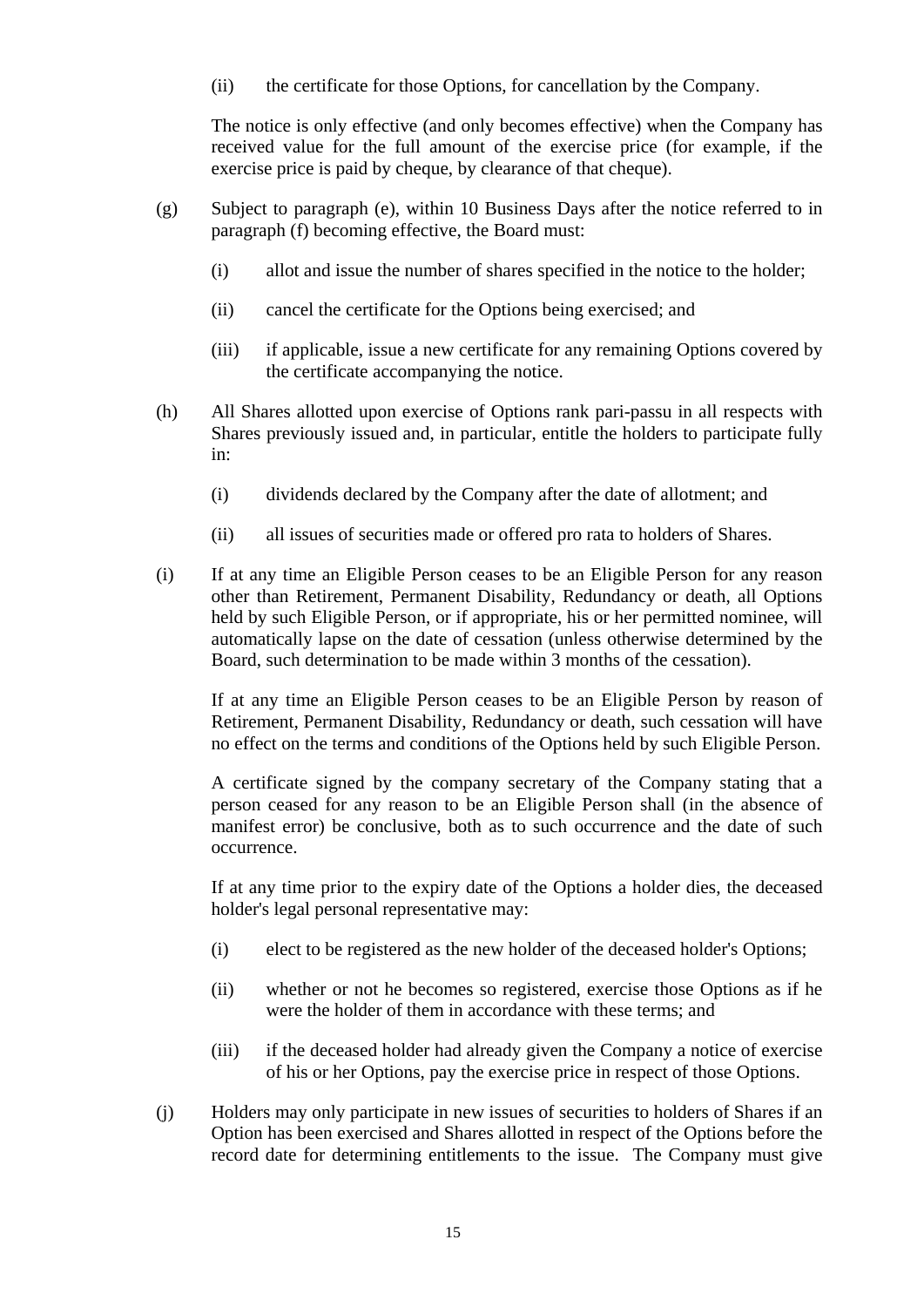notice as required under the Listing Rules to holders of any new issue before the record date for determining entitlements to the issue in accordance with the Listing Rules.

- (k) If there is a bonus share issue ("**Bonus Issue**") to the holders of Shares, the number of Shares over which an Option is exercisable will be increased by the number of Shares which the holder would have received if the Option had been exercised before the record date for the Bonus Issue ("**Bonus Shares**"). The Bonus Shares must be paid up by the Company out of the profits or reserves (as the case may be) in the same manner as was applied in the Bonus Issue and upon issue rank pari passu in all respects with the other shares of that class on issue at the date of issue of the Bonus Shares.
- (l) If there is a pro rata issue (other than a Bonus Issue) to the holders of Shares during the currency of, and prior to the exercise of any Options, the exercise price of an Option will be adjusted in the manner provided for in the Listing Rules.
- (m) If, prior to the expiry of any Options, there is a reorganisation of the issued capital of the Company, Options will be reorganised in accordance with the Listing Rules.

For the purposes of these terms and conditions of Options, the capitalised terms are defined as follows:

"**Associated Company**" means at any time any body corporate that at that time:

- (a) is a related body corporate of the Company within the meaning of section 50 of the Corporations Act;
- (b) holds voting shares representing not less than 20% of all the voting shares in the Company; or
- (c) is a body corporate in which the Company holds voting shares representing not less than 20% of all the voting shares of that body corporate;

"**ASX**" means ASX Limited ABN 98 008 624 691 and, where the context permits, the Australian Securities Exchange operated by ASX Limited;

"**Bid Period**", in relation to a takeover bid in respect of shares in the Company, means the period referred to in the definition of that expression in section 9 of the Corporations Act provided that where a takeover bid is publicly announced prior to the service of a bidder's statement on the Company in relation to that takeover bid, the Bid Period shall be deemed to have commenced at the time of that announcement;

"**Board**" means the directors acting as the board of directors of the Company or a committee appointed by such board of directors;

"**Business Day**" means a day on which the stock market of ASX is open for trading in securities;

"**Change of Control Event**" means a shareholder, or a group of associated shareholders, becoming entitled to sufficient shares in the Company to give it or them the ability, and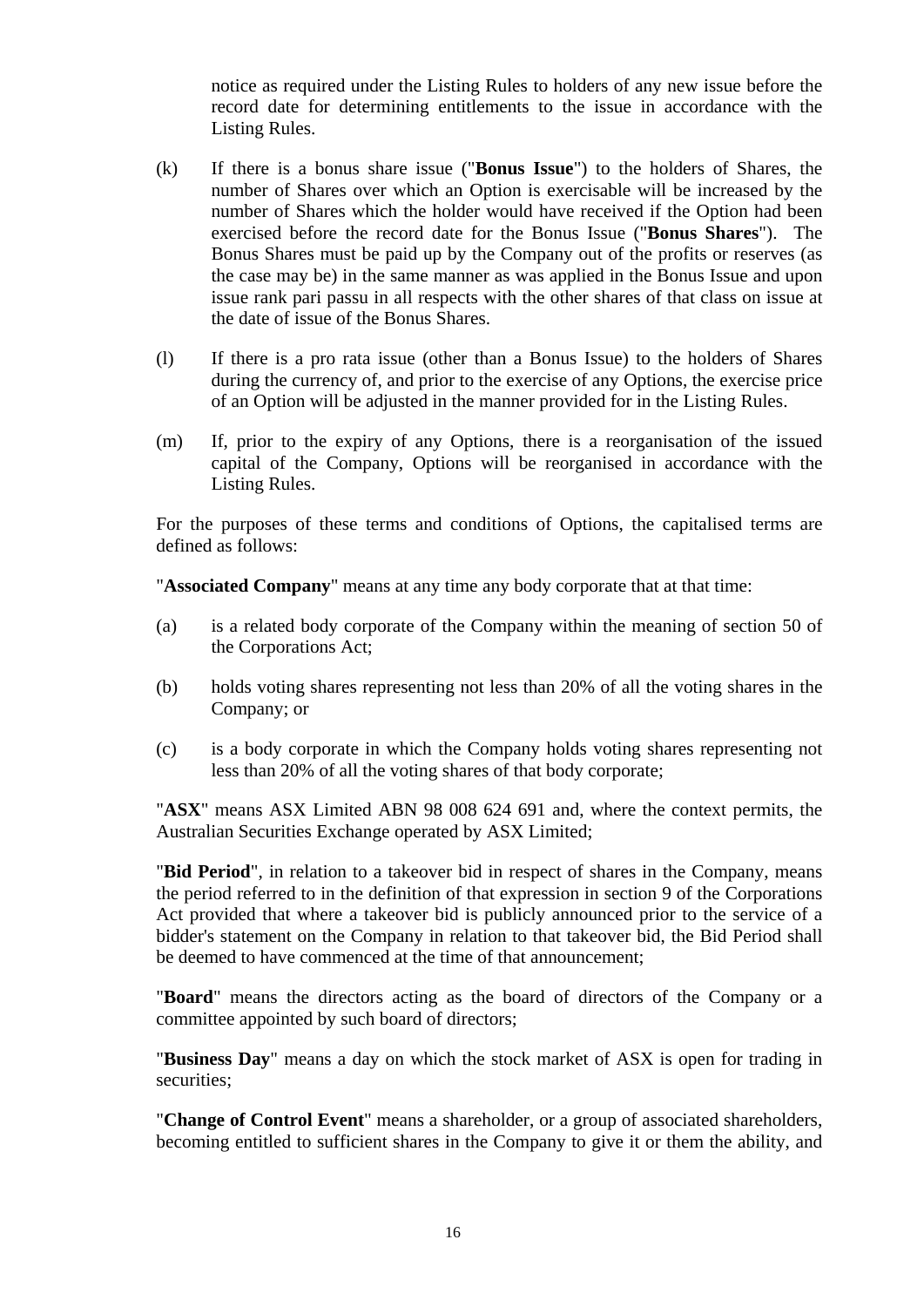that ability is successfully exercised, in general meeting, to replace all or a majority of the Board;

"**Director**" means a director of a Group Company from time to time but does not include a person who is only a director by virtue of being an alternate director;

"**Eligible Person**" means at any time a person who then is a Director or an employee (whether full-time or part-time) of a Group Company;

"**Group Company**" means the Company or an Associated Company;

"**Listing Rules**" means the official Listing Rules of ASX as they apply to the Company;

"**Permanent Disability**" means, in relation to an Eligible Person, that the Eligible Person has, in the opinion of the Board, after considering such medical and other evidence as it sees fit, become incapacitated to such an extent as to render the Eligible Person unlikely ever to engage in any occupation for which he is reasonably qualified by education, training or experience;

"**Redundancy**" means, in relation to an Eligible Person, a determination by the Board that the relevant Group Company's need to employ a person for the particular kind of work carried out by that Eligible Person has ceased (but, for the avoidance of any doubt, does not include the dismissal of an Eligible Person for personal or disciplinary reasons or where the Eligible Person leaves the employ of any Group Company of his or her own accord); and

"**Retirement**" means, in relation to an Eligible Person, retirement by that Eligible Person from any Group Company at age 60 or over or such earlier age as considered appropriate by the Board.

#### 5.6 **Interest of Directors**

(a) At the date of this Prospectus the relevant interest of each of the Directors in the Shares and options of the Company are as follows:

| <b>Director</b> | <b>Associates</b>                        | <b>No of Shares</b> | No of options |
|-----------------|------------------------------------------|---------------------|---------------|
| David Humann    | David and Anne Humann                    | 225,000             |               |
|                 | Superannuation Fund (Note 1)             |                     |               |
| David Moore     |                                          | 4,000,000           |               |
| Jack Gardner    | John William Gardner                     | 1,218,176           |               |
|                 | Superannuation Fund (Note 2)             |                     |               |
| Ian Burston     | Superannuation<br>Fund<br><b>Burston</b> | 50,000              |               |
|                 | (Note 3)                                 |                     |               |

Notes:

- 1. David Humann is a beneficiary of the David and Anne Humann Superannuation Fund, which holds all of the 225,000 Shares.
- 2. Jack Gardner is a beneficiary of the John William Gardner Superannuation Fund which holds all of the 1,218,176 shares.
- 3. Ian Burston is a beneficiary of the Burston Superannuation Fund which holds all of the 50,000 shares.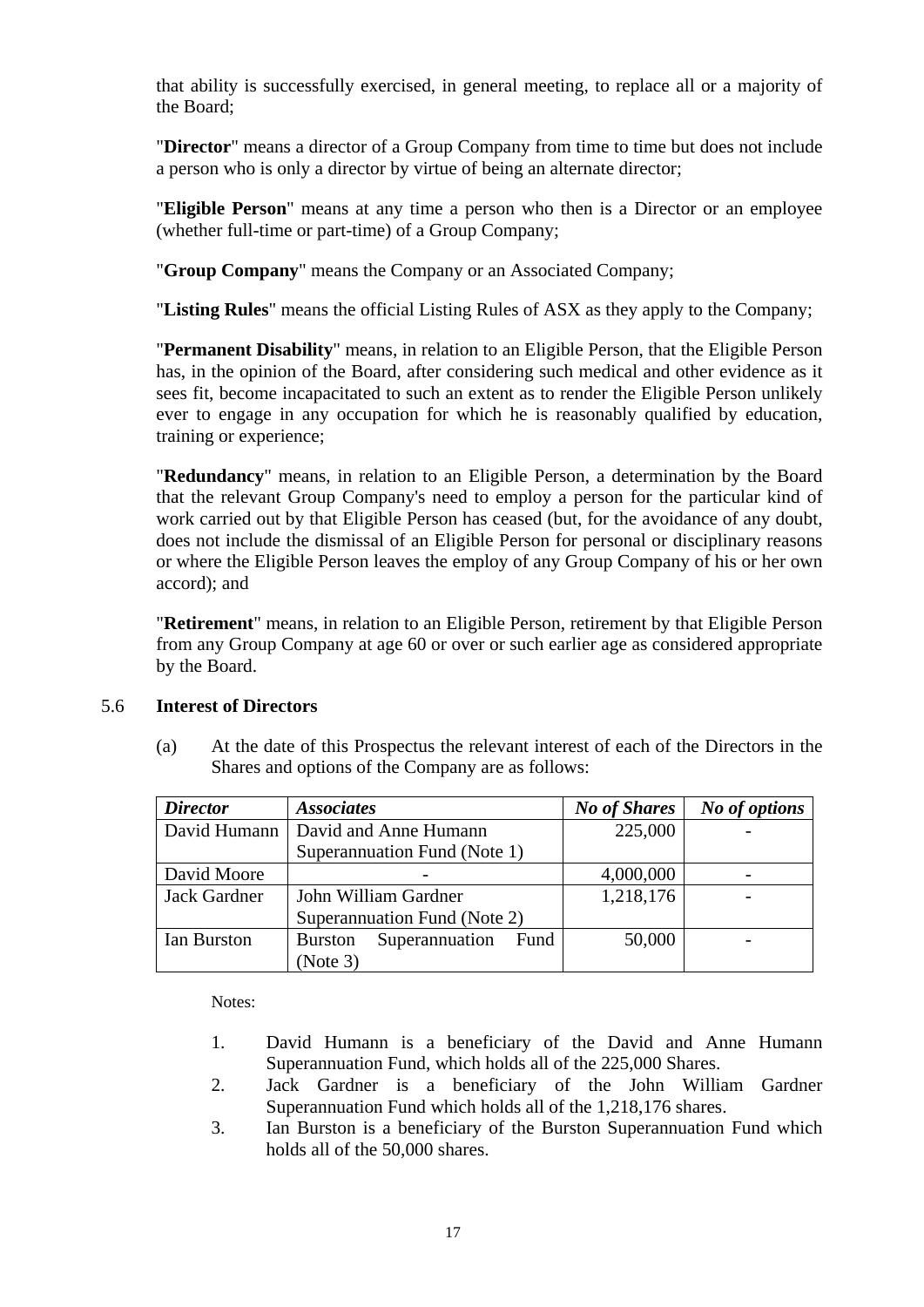- (b) Except as disclosed in this Prospectus, no director (whether individually or in consequence of a Director's association with any company or firm or in any material contract entered into by the Company) has now, or has had, in the 2 year period on the date of this Prospectus, any interest in:
	- the formation or promotion of the Company; or
	- property acquired or proposed to be acquired by the Company in connection with its formation or promotion or the Issue; or
	- the Issue.

Except as disclosed below and elsewhere in this Prospectus, no amounts of any kind (whether in cash, Shares, options or otherwise) have been paid or agreed to be paid to any Director or to any company or firm with which a Director is associated to induce him to become, or to qualify as, a Director, or otherwise for services rendered by him or his company or firm with which the Director is associated in connection with the formation or promotion of the Company or the Issue.

(c) Over the last two years, no remuneration was paid or was payable to the Directors of the Company, except as noted below:

| Period since 1 July 2007 | <b>Base</b><br><b>Emolument</b> | <b>Other</b><br>\$ | Super-<br>annuation | <b>Consulting</b><br><b>Fees</b> | Director's<br><b>Options</b> |
|--------------------------|---------------------------------|--------------------|---------------------|----------------------------------|------------------------------|
|                          |                                 |                    |                     |                                  |                              |
| David Humann             | 42,049                          |                    | 3,784               |                                  |                              |
| David Moore              | 196,613                         | 245                | 5,471               |                                  |                              |
| Jack Gardner             | 21,024                          |                    | 1,893               |                                  |                              |
| Ian Burston              | 22,917                          |                    | -                   |                                  |                              |

| <b>Year Ended 30 June 2007</b> | <b>Base</b><br><b>Emolument</b> | Other<br>\$ | Super-<br>annuation | <b>Consulting</b><br>Fees | Director's<br><b>Options</b> |
|--------------------------------|---------------------------------|-------------|---------------------|---------------------------|------------------------------|
|                                |                                 |             |                     |                           |                              |
| David Humann                   | 100,100                         |             | 9,900               |                           |                              |
| David Moore                    | 471,726                         | 29,688      | 12,686              |                           |                              |
| Jack Gardner                   | 50,459                          |             | 4,541               |                           |                              |
| Ian Burston                    | 55,000                          |             | -                   |                           |                              |

| <b>Year Ended 30 June 2006</b> | <b>Base</b><br><b>Emolument</b> | <b>Other</b><br>\$ | Super-<br>annuation | <b>Consulting</b><br>Fees | Director's<br><b>Options</b> |
|--------------------------------|---------------------------------|--------------------|---------------------|---------------------------|------------------------------|
|                                |                                 |                    |                     |                           |                              |
| David Humann                   | 54,600                          |                    | 5,400               |                           |                              |
| David Moore                    | 427,273                         | 180,588            | 12,139              |                           |                              |
| Jack Gardner                   | 33,028                          |                    | 2,972               |                           |                              |
| Ian Burston                    | 36,000                          |                    |                     |                           |                              |

The Directors are also entitled to be reimbursed for travelling, hotel, communication and other expenses which they may properly incur in carrying out their duties and any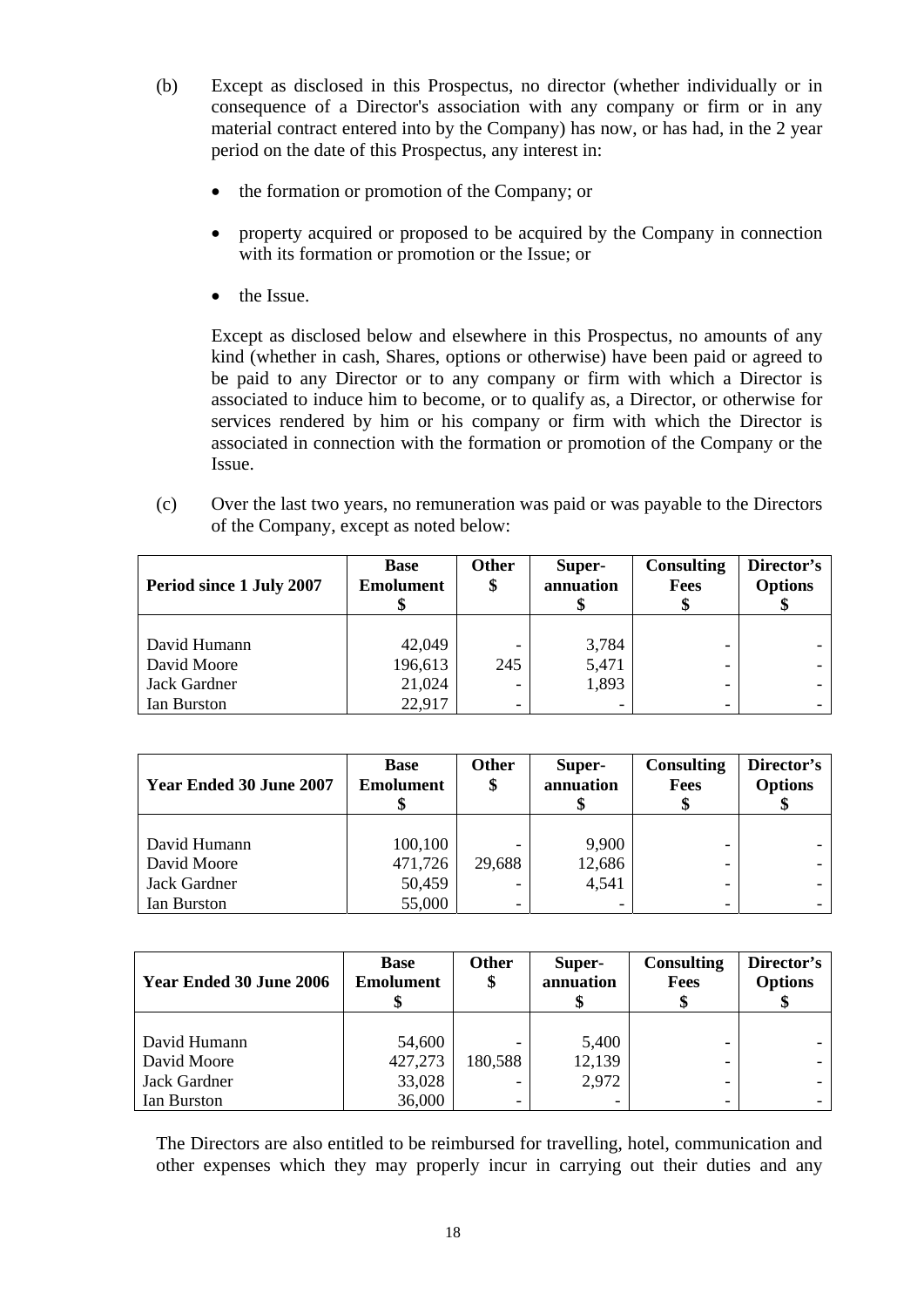Director performing extra or special professional services for the Company may be remunerated for those services.

#### 5.7 **Interest of Named Persons**

Except as disclosed in this Prospectus, no expert, promoter or any other person named in this Prospectus as performing a function in a professional advisory or other capacity in connection with the preparation or distribution of the Prospectus, nor any firm in which any of those persons is or was a partner nor any company in which any of those persons is or was associated with, has now, or has had, in the 2 year period ending on the date of this Prospectus, any interest in:

- the formation or promotion of the Company;
- property acquired or proposed to be acquired by the Company in connection with its formation or promotion or the Issue; or
- the Issue.

Except as disclosed in this Prospectus, no amounts of any kind (whether in cash, Shares, Options or otherwise) have been paid or agreed to be paid to any expert, promoter or any other person named in this Prospectus as performing a function in a professional advisory or other capacity in connection with the preparation or distribution of the Prospectus, or to any firm in which any of those persons is or was associated with, for services rendered by that person in connection with the formation or promotion of the Company or the Issue under this Prospectus.

PricewaterhouseCoopers acts as auditors to the Company. It has provided audit services to the Company during the last two years totalling approximately \$214,784 (exclusive of GST). PricewaterhouseCoopers has provided other professional services to the Company during the last two years totalling \$380,410 (exclusive of GST).

Blakiston & Crabb have acted as solicitors to the Company in relation to this Prospectus. In respect of this work, the Company will pay approximately \$5,000 (exclusive of GST) for these services. Blakiston & Crabb have provided other professional services to the Company during the last two years totalling approximately \$297,175 (exclusive of GST).

#### 5.8 **Expenses of the Issue**

The approximate expenses of the Issue are \$17,010 comprising:

| (a) | Legal Fees:           | \$5,000  |
|-----|-----------------------|----------|
| (b) | <b>ASIC</b> Lodgement | \$2,010  |
| (c) | Other expenses        | \$10,000 |

These expenses are payable by the Company.

#### 5.9 **Consents**

PricewaterhouseCoopers has given its written consent to being named as the Company's auditor in this Prospectus and to the use of the audited balance sheet as at 30 June 2007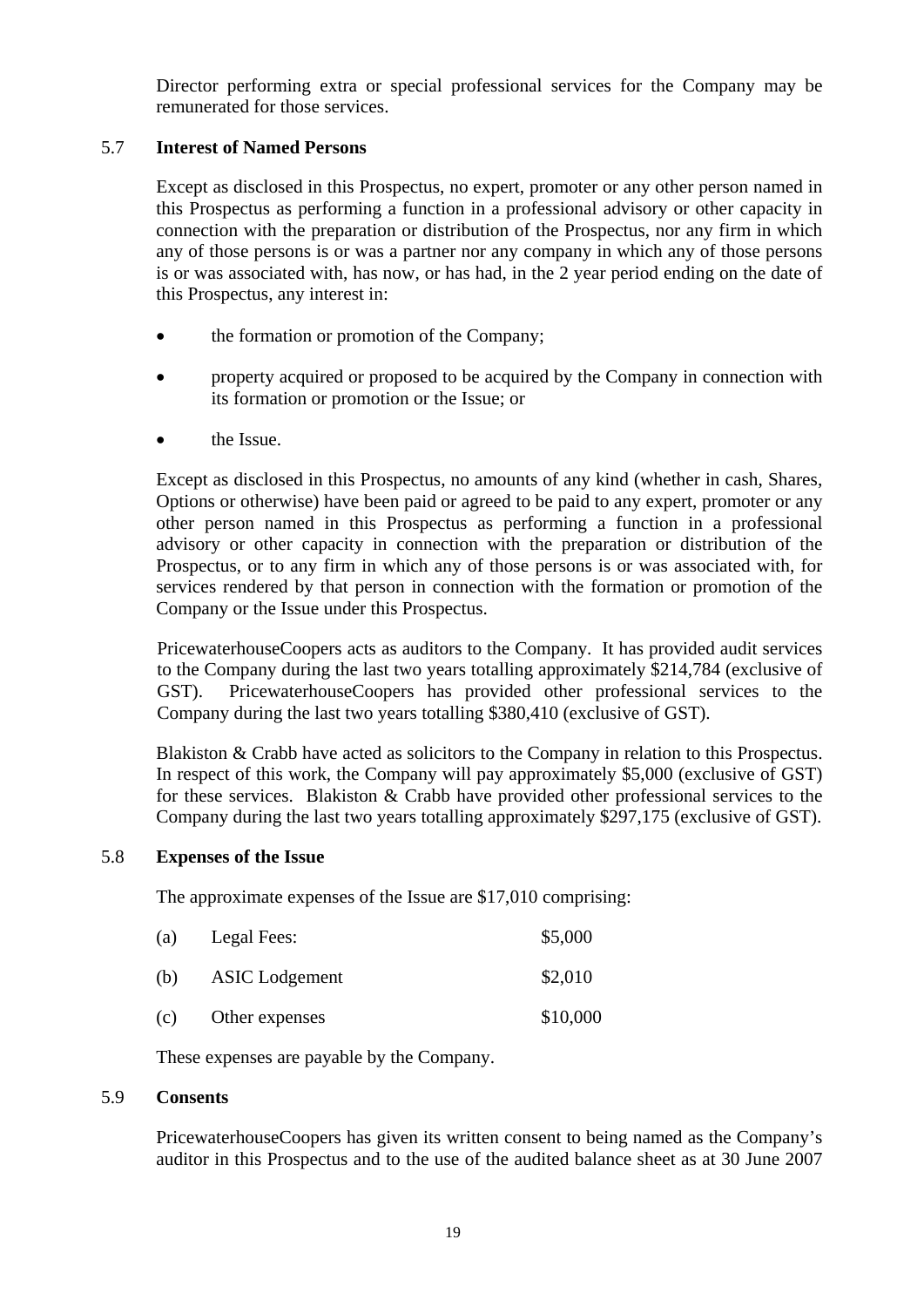and all references to that balance sheet in the form and context in which it appears in this Prospectus, and has not withdrawn its consent prior to the lodgement of this Prospectus with ASIC. PricewaterhouseCoopers has not authorised or caused the issue of this Prospectus and has not made, nor purports to have made, any statement in this Prospectus.

Each of the parties referred to in this Section 5.9:

- (a) does not make, or purport to make, any statement in this Prospectus or on which a statement made in the Prospectus is based, other than as specified in this Section 5.9; and
- (b) to the maximum extent permitted by law, expressly disclaims and takes no responsibility for any part of this Prospectus other than a reference to its name and a statement included in this Prospectus with the consent of that party as specified in this Section 5.9.

Each of the following has consented to being named in this Prospectus in the capacity as noted below and have not withdrawn such consent prior to the lodgement of this Prospectus with the ASIC:

(a) Blakiston & Crabb as the solicitors to the Company.

#### 5.10 **Litigation**

As at the date of this Prospectus, the Company is not involved in any legal proceedings and the Directors are not aware of any legal proceedings pending or threatened against the Company.

#### 5.11 **Privacy Disclosure Statement**

The Company collects information about each Applicant from an Application Form for the purposes of processing the Application and, if the Application is successful, to administer the Applicant's security holding in the Company.

By submitting an Application Form, each Applicant agrees that the Company may use the information in the Application Form for the purposes set out in this privacy disclosure statement and may disclose it for those purposes to the share registry, the Company's related bodies corporate, agents, contractors and third party service providers, (including mailing houses), the ASX, ASIC and other regulatory authorities.

If an Applicant becomes a security holder of the Company, the Corporations Act requires the Company to include information about the security holder (name, address and details of the securities held) in its public register. This information must remain in the register even if that person ceases to be a security holder of the Company. Information contained in the Company's registers is also used to facilitate distribution payments and corporate communications (including the Company's financial results, annual reports and other information that the Company may wish to communicate to its security holders) and compliance by the Company with legal and regulatory requirements.

If you do not provide the information required on the Application Form, the Company may not be able to accept or process your Application.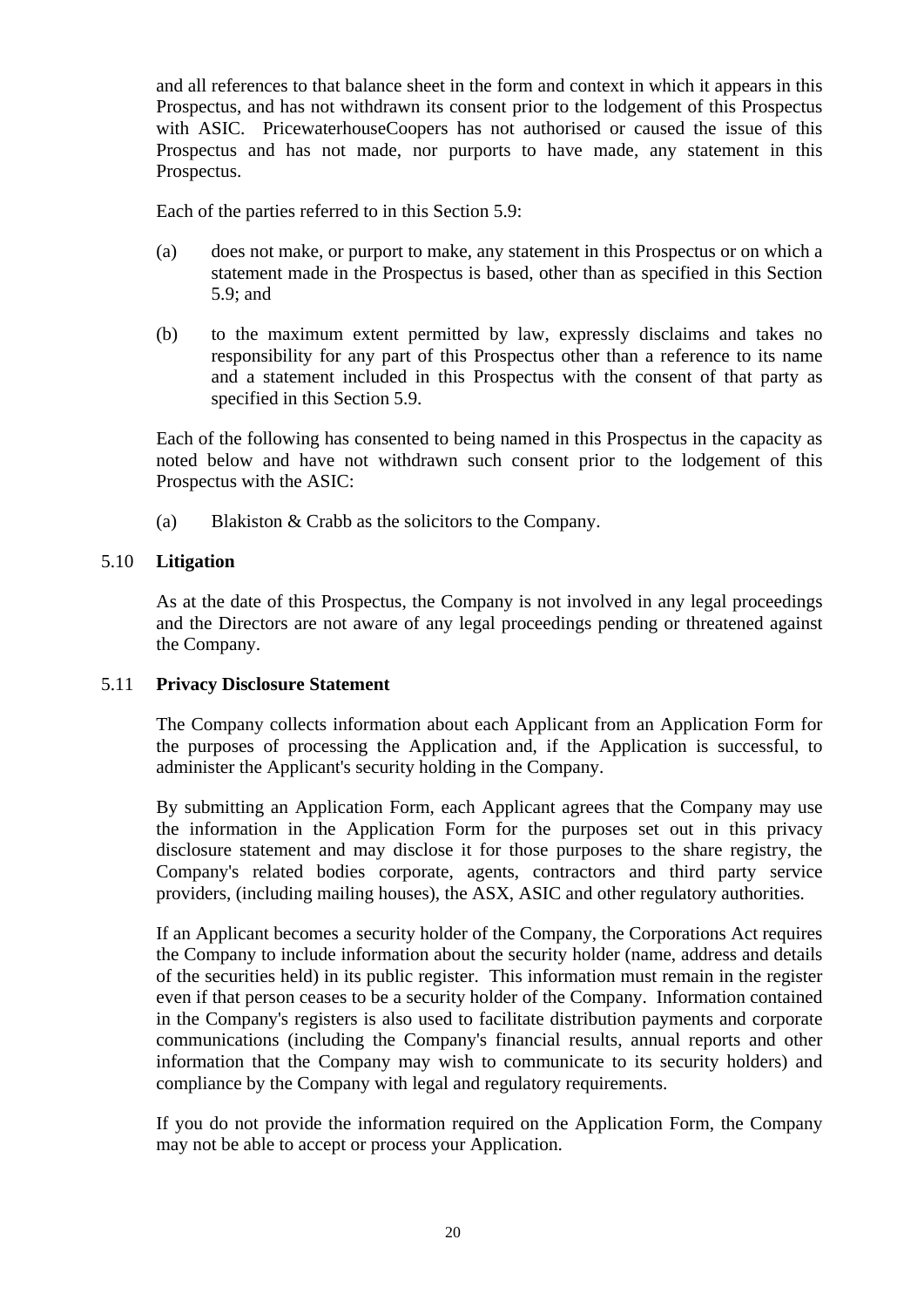#### **Section 6 DEFINED TERMS**

"**Application Form**" means the personalised Employee Option Application Form accompanying this Prospectus and "**Applicant**" and "**Application**" have comparative meanings;

"**ASIC**" means the Australian Securities & Investments Commission;

"**Associated Company**" means at any time any body corporate that at that time:

- (a) is a related body corporate of the Company within the meaning of section 50 of the Corporations Act;
- (b) holds voting shares representing not less than 20% of all the voting shares in the Company; or
- (c) is a body corporate in which the Company holds voting shares representing not less than 20% of all the voting shares of that body corporate;

"**ASX**" means ASX Limited ABN 98 008 624 691 and, where the context permits, the Australian Securities Exchange operated by ASX Limited;

"**Board**" means the board of Directors from time to time;

"**Business Day**" means every day other than a Saturday, Sunday, New Year's Day, Good Friday, Easter Monday, Christmas Day, Boxing Day and any other day that the ASX declares is not a business day;

"**Closing Date**" means 18 January 2008;

"**Company**" and "**Mincor**" means Mincor Resources NL ABN 42 072 745 692;

"**Corporations Act**" means the Corporations Act 2001 (Cth) as amended from time to time;

"**Directors**" means the directors of the Company;

"**Eligible Person**" means at any time a person who then is a Director or an employee (whether full-time or part-time) of a Group Company;

"**Group Company**" means the Company or an Associated Company;

"**Issue**" means the issue of Options pursuant to this Prospectus;

"**Listing Rules**" means the Listing Rules of ASX;

"**Option**" means an option to acquire one Share at \$4.40 each on or before 5 December 2012 and on the terms and conditions set out in Section 5.5;

"**Prospectus**" means this prospectus dated 6 December 2007;

"**Section**" means a section of this Prospectus; and

"**Share**" means an ordinary fully paid share in the capital of the Company.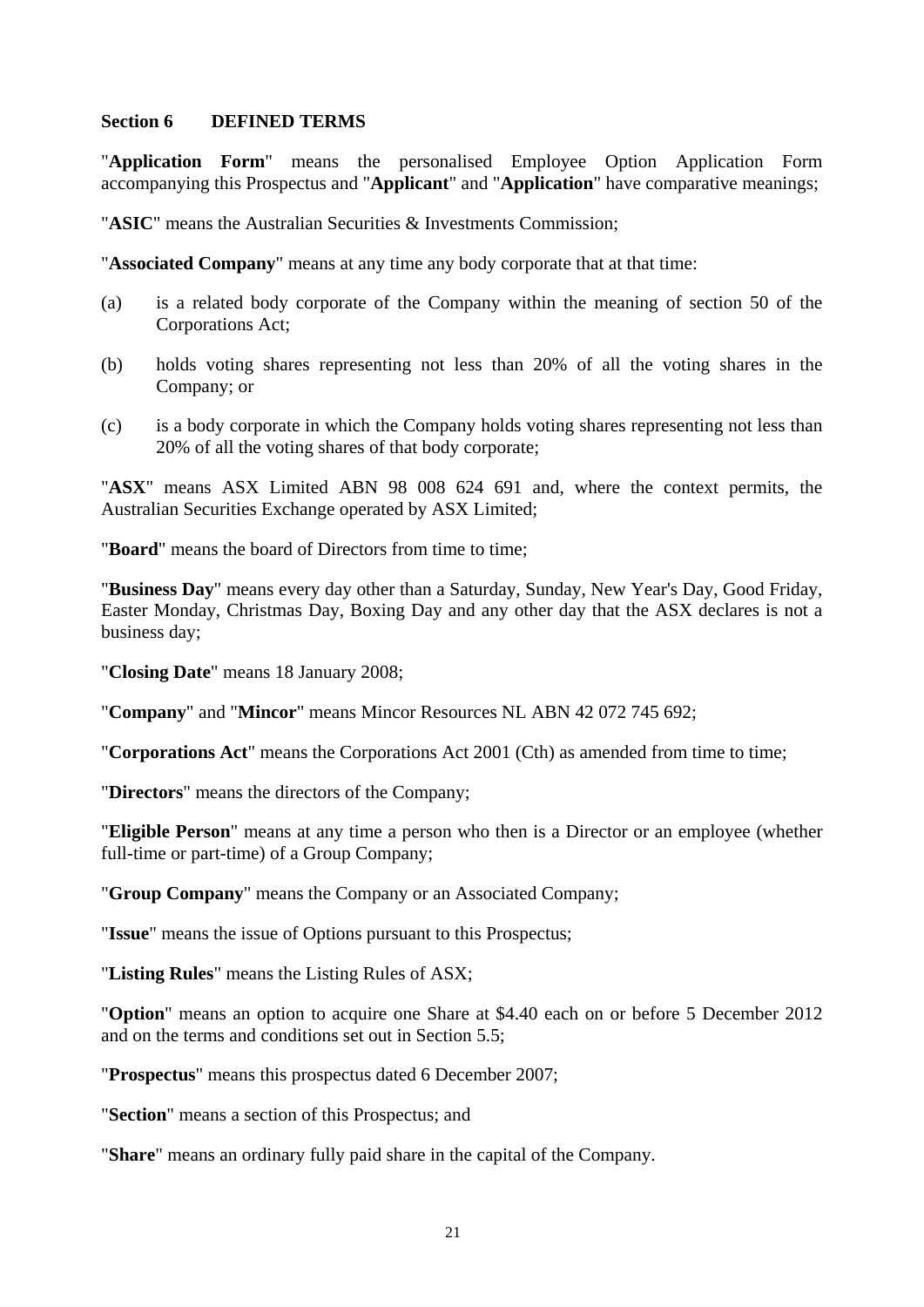#### **Section 7 DIRECTORS' RESPONSIBILITY STATEMENT & CONSENT**

The Directors state that they have made all reasonable enquiries and on that basis have reasonable grounds to believe that any statements made by the Directors in this Prospectus are not misleading or deceptive and that in respect to any other statements made in the Prospectus by persons other than Directors, the Directors have made reasonable enquiries and on that basis have reasonable grounds to believe that persons making the statement or statements were competent to make such statements, those persons have given their consent to the statements being included in this Prospectus in the form and context in which they are included and have not withdrawn that consent before lodgement of this Prospectus with the ASIC, or to the Directors knowledge, before any issue of Options pursuant to this Prospectus.

The Prospectus is prepared on the basis that certain matters may be reasonably expected to be known to likely investors or their professional advisers.

Each Director has consented to the lodgement of this Prospectus with the ASIC and has not withdrawn that consent.

Dated: 6 December 2007

\_\_\_\_\_\_\_\_\_\_\_\_\_\_\_\_\_\_\_\_\_\_\_\_\_\_\_\_

Noove.

David Moore Managing Director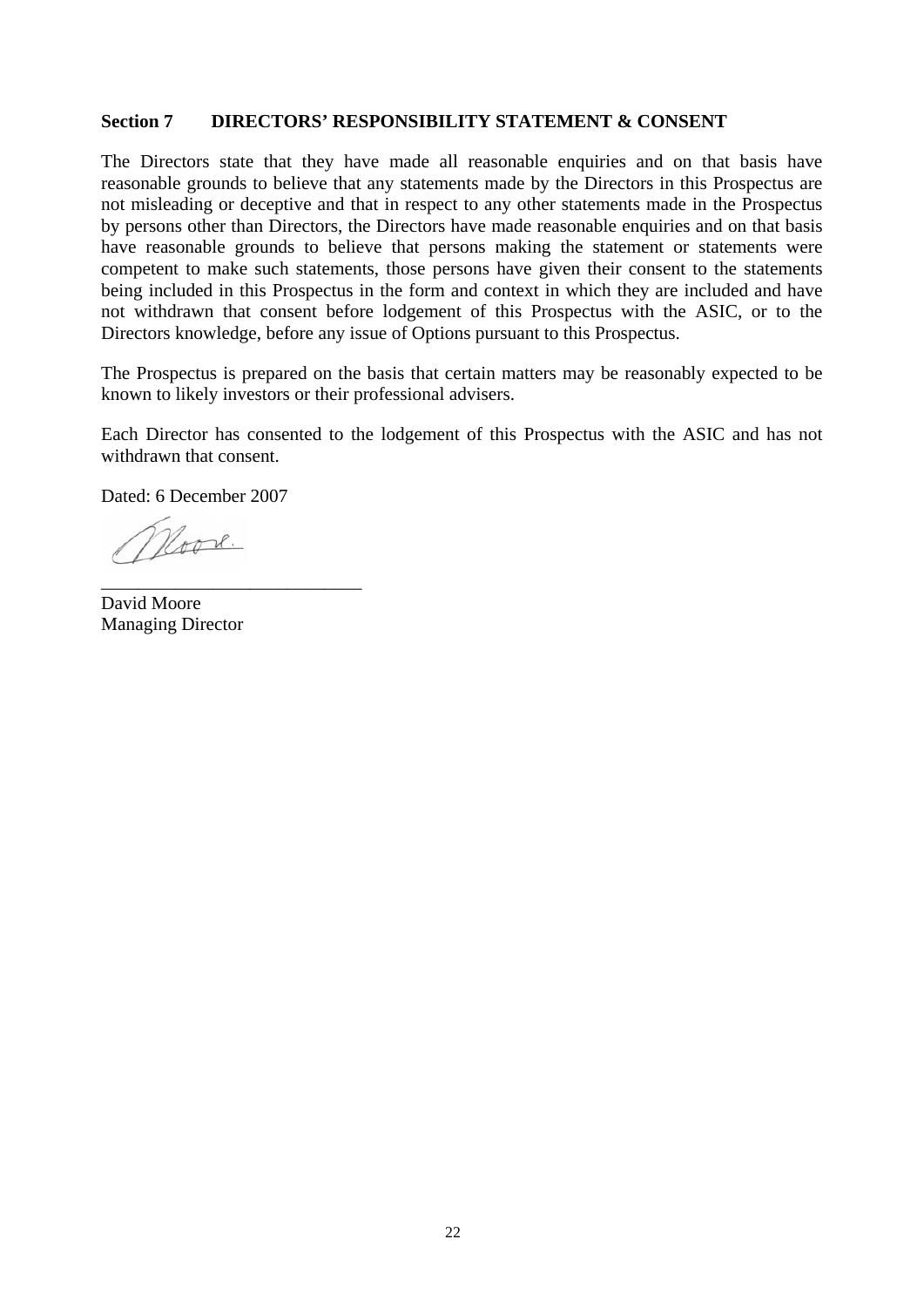#### **MINCOR RESOURCES NL ABN 42 072 745 692**

#### **EMPLOYEE OPTION APPLICATION FORM**

Before completing this form, you should read the accompanying Prospectus dated 6 December 2007. **PLEASE USE BLOCK LETTERS** 

| <b>Details of Employee:</b>                                        |               |  |  |  |
|--------------------------------------------------------------------|---------------|--|--|--|
| Full name $(s)$ :                                                  | [pre-printed] |  |  |  |
| Full address:                                                      | [pre-printed] |  |  |  |
| Telephone:                                                         |               |  |  |  |
| Details of Applicant (complete if electing a nominee of Employee): |               |  |  |  |
| Full name $(s)$                                                    |               |  |  |  |
| Full address:                                                      |               |  |  |  |
| Telephone:                                                         |               |  |  |  |
|                                                                    |               |  |  |  |
| <b>Invitation for Number of Options</b><br>[pre-printed]           |               |  |  |  |

**I, being the Applicant referred to above, hereby accept the Company's invitation to participate in the offer**  under the Prospectus and apply for\* that number of Options shown above/or \_\_\_\_\_\_\_\_\_\_\_\_ (*Specify number*) of Options at an exercise price per Option of \$4.40 and otherwise on the terms and conditions set out in Section 5.5 of the Prospectus.

*\*Strike out whichever is not applicable.* 

**Executed** by a company: **Executed** by a natural person:

| THE COMMON SEAL of                                                          |                    | <b>SIGNED</b> by    |  |
|-----------------------------------------------------------------------------|--------------------|---------------------|--|
| was hereunto affixed by authority<br>of the Directors in the presence of: ) |                    | in the presence of: |  |
|                                                                             |                    | Witness:            |  |
| Director                                                                    | Director/Secretary | Name:               |  |
|                                                                             |                    | Address:            |  |
| Print name                                                                  | Print name         | Occupation:         |  |

You should read the Prospectus carefully before completing this Application Form. The Corporations Act prohibits any person from passing on this Application Form unless it is attached to or accompanies a complete and unaltered copy of the Prospectus and any relevant supplementary prospectus.

By signing this Application Form, I/we declare that:

- (a) this Application is completed according to the declaration/appropriate statements on the reverse of this form and agree to be bound by the Constitution of Mincor Resources NL; and
- (b) I/we have received personally a copy of this Prospectus accompanied by or attached to the Application Form or a copy of the Application Form or a direct derivative of the Application Form, before applying for Options.